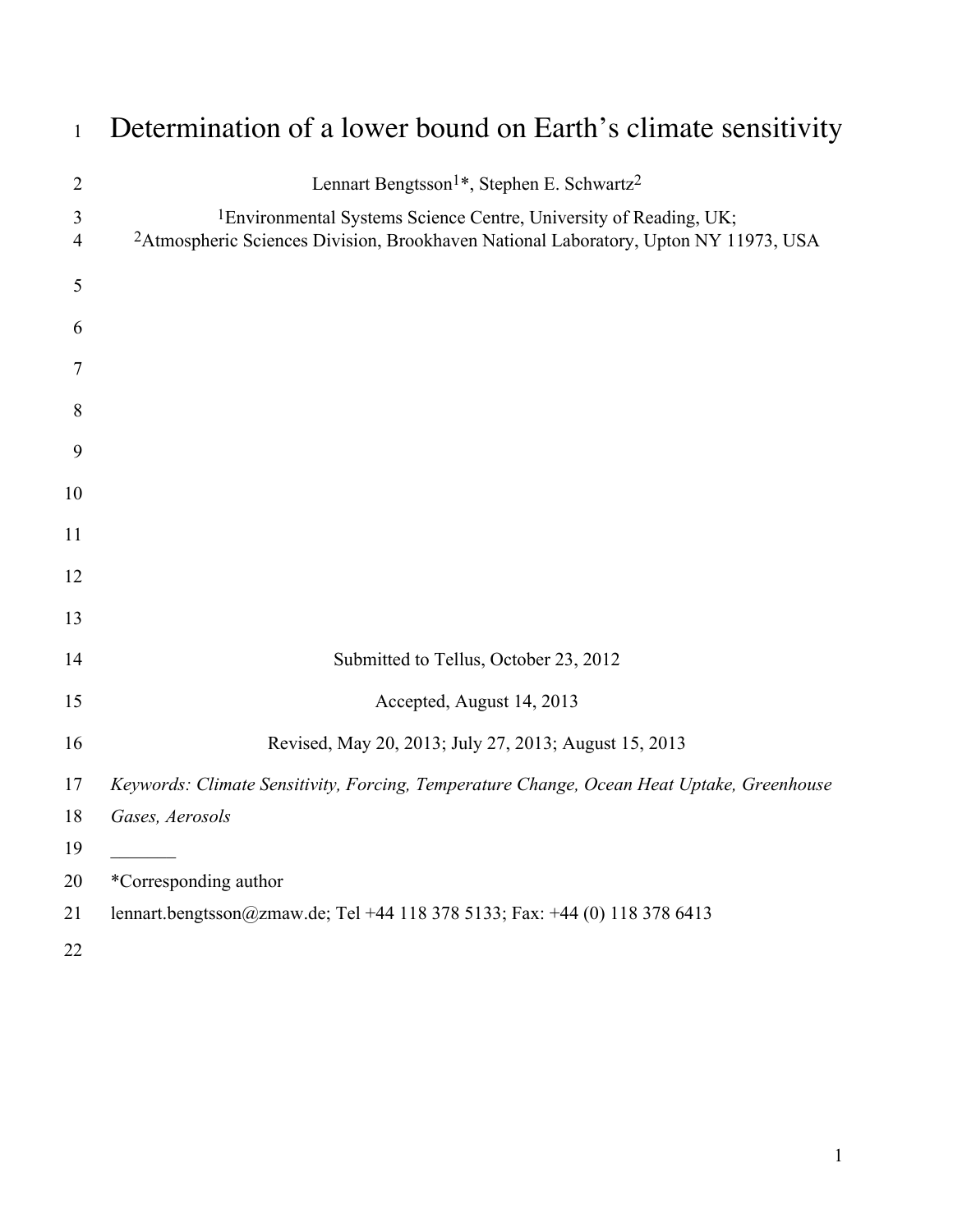#### ABSTRACT.

 Transient and equilibrium sensitivity or Earth's climate have been calculated using global temperature, forcing, and heating rate data for the period 1970-2010. We have assumed increased long wave radiative forcing in the period due to the increase of the long-lived greenhouse gases. By assuming that the change in aerosol forcing in the period to be zero we calculate what we consider to be lower bounds to these sensitivities, as the magnitude of the negative aerosol forcing is unlikely to have diminished in this period. The radiation imbalance necessary to calculate equilibrium sensitivity is estimated from the rate of ocean 30 heat accumulation as  $0.37 \pm 0.03$  W m<sup>-2</sup> (all uncertainty estimates are 1-σ). With these data we obtain best 31 estimates for transient climate sensitivity  $0.39 \pm 0.07$  K (W m<sup>-2</sup>)<sup>-1</sup> and equilibrium climate sensitivity 0.54  $32 \pm 0.14$  K (W m<sup>-2</sup>)<sup>-1</sup>, equivalent to  $1.5 \pm 0.3$  and  $2.0 \pm 0.5$  K (3.7 W m<sup>-2</sup>)<sup>-1</sup>, respectively. The latter quantity is equal to the lower bound of the "likely" range for this quantity given by the 2007 IPCC Assessment report. The uncertainty attached to the lower-bound equilibrium sensitivity permits us to state, 35 within the assumptions of this analysis, that the equilibrium sensitivity is greater than 0.31 K (W m<sup>-2</sup>)<sup>-1</sup>. 36 equivalent to 1.16 K  $(3.7 \text{ W m}^{-2})^{-1}$ , at the 95% confidence level.

#### Introduction

 Earth's so-called "equilibrium climate sensitivity", the change in global mean near-surface air 40 – temperature GMST,  $T_s$ , that would ultimately be attained in response to a sustained change of the radiative budget (forcing), ratioed to the forcing, is commonly recognized as a key geophysical property of Earth's climate system and an important index of the susceptibility of the climate system to perturbations in the radiation budget (Hansen, 1984; Meehl et al., 2007). In this definition the global mean near-surface temperature is generally taken as the temperature at 2 m above the ground or ocean surface, in agreement with long-term meteorological practice, and/or a blend of this temperature with sea surface temperature (Brohan et al., 2005; Smith and Reynolds, 2005; Hansen et al., 2010). Global temperature change  $\Delta T_s$  is generally expressed as anomaly, the spatially averaged change in temperature relative to a specified climatological mean, as anomaly is rather uniform spatially, permitting robust spatial averaging. The forcing is equal to the change in net absorbed irradiance at the top of the atmosphere, TOA (or, alternatively, at the tropopause), due to changes in the absorbed shortwave solar radiation and/or in the emitted long-wave terrestrial radiation that are externally imposed to the climate system, but not including changes in net absorbed irradiance that result from climate system response to the externally imposed change, although this definition leads to some ambiguity, as discussed below.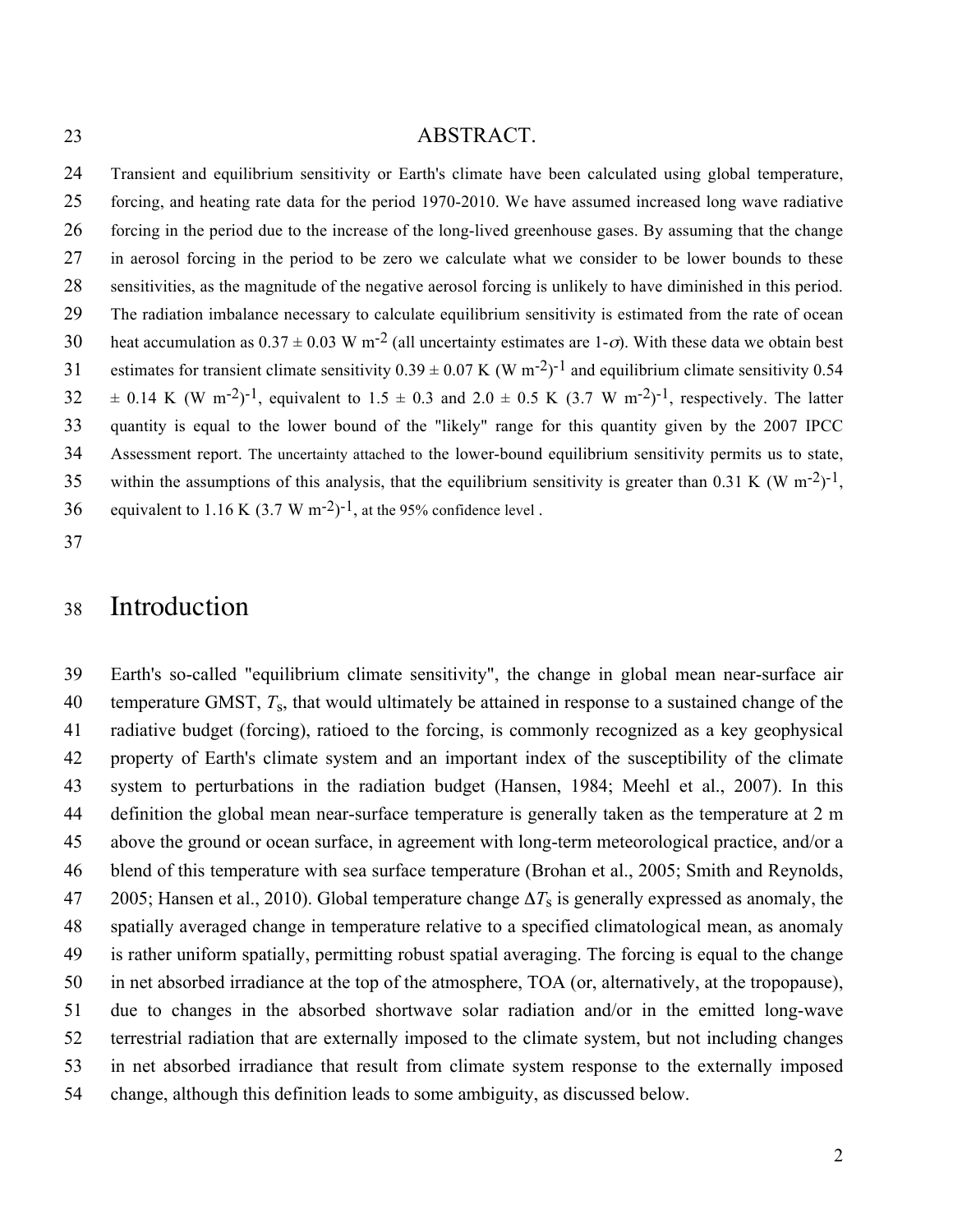The magnitude of the equilibrium climate sensitivity depends not only on the Planck response of 56 increased long wave radiation with increased  $T_s$ , but also on feedbacks that are consequences of changes in processes that comprise the climate system that occur with changing temperature as the system is attaining a new steady state (commonly denoted "equilibrium") following imposition of a perturbation. Important such changes are changes in atmospheric temperature structure, water vapor, and clouds, and changes in the surface albedo that might result from change in snow and ice cover. The feedbacks thus represent internal processes in the Earth's climate system. Determining Earth's equilibrium climate sensitivity is a major objective of current climate research, through climate model studies, and empirical approaches through consideration of changes in global temperature and forcing over time during the period of instrumental temperature measurements or from differences in forcing and temperature between the present climate and various paleo climate states, as reviewed by Knutti and Hegerl (2008).

 Climate model studies, especially studies with global climate models (GCMs) that represent the major processes comprising the climate system, not only yield estimates of climate sensitivity but also permit determination of the several feedback contributions to this sensitivity. Current models provide similar positive feedback values for atmospheric water vapor and surface albedo but differ considerably for cloud feedback (Bony et al., 2006; Soden and Held, 2006; Webb et al., 2006). These differences, due mainly to differences in the representation of cloud processes, are the principal reason for the spread in climate sensitivity of current GCMs, somewhat more than a factor of 2 (Randall et al., 2007). Despite intense research over the past several decades the range in Earth's climate sensitivity in climate models has hardly decreased and may be expected even to increase as climate models represent increasingly more processes (Maslin and Austin, 2012). . The empirical approach using instrumental temperature data together with estimates of radiative forcing over a specific time period (Gregory et al., 2002; Forster et al., 2007, Gregory and Forster, 2008, Forest et al., 2008; Aldrin et al., 2012; Schwartz, 2012; Otto, 2013) yields substantial uncertainty in inferred climate sensitivity primarily because of large uncertainty in forcing, mainly forcing by tropospheric aerosols. Likewise because of uncertainties in both the forcing and the change in global temperature between the holocene and prior climatic states such as the last glacial maximum, the range of estimates of equilibrium climate sensitivity from paleoclimate studies well exceeds that from climate model studies, especially at the high end of the range (Skinner, 2012; Rohling et al., 2013; Hansen et al., 2013).

 The present uncertainty in climate sensitivity has important implications for formulation of policy regarding the amount of additional infrared absorbing gases (so-called "greenhouse gases", 88 GHGs) including  $CO<sub>2</sub>$ , CH<sub>4</sub> and N<sub>2</sub>O that might be emitted consistent with a given acceptable increase in global temperature. As shown by Schwartz et al. (2010), within the range given by the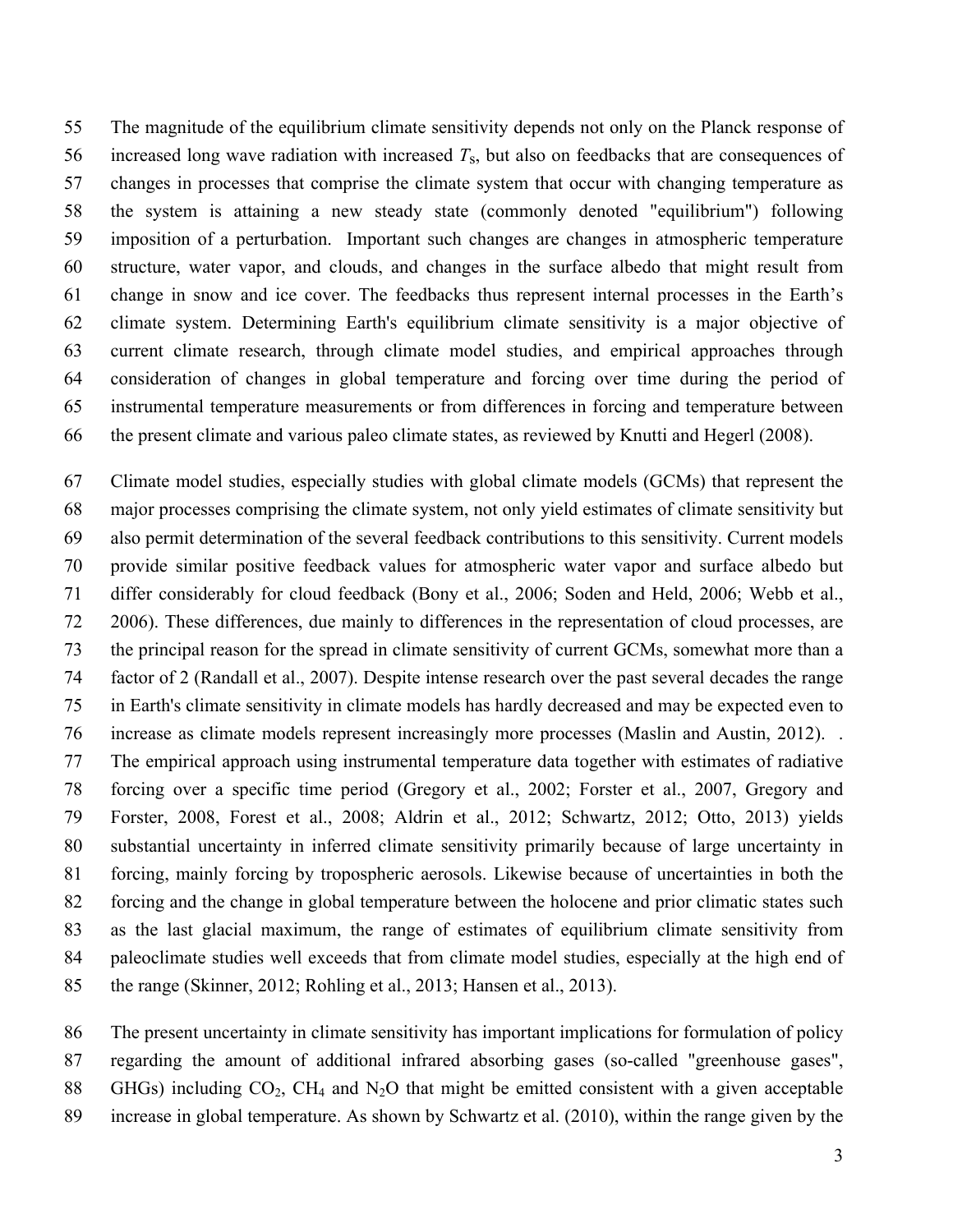2007 IPCC Assessment report (Solomon et al., 2007) as the estimated central 66% or more of the 91 probability distribution function for Earth's climate sensitivity, the amount of additional  $CO<sub>2</sub>$  equivalent that may be introduced into the atmosphere without committing the planet to an increase in global surface temperature greater than 2 K above preindustrial is uncertain even as to sign. In this context it seems useful to focus on determining a lower bound on climate sensitivity 95 that would allow determination of a firm upper bound to the allowable incremental  $CO<sub>2</sub>$ emissions consonant with any maximum acceptable increase in global mean temperature.

 In considerations of climate forcing and response it is important to distinguish radiative changes that constitute forcing from those that are part of the climate system response. Consider, for example, a situation in which the solar irradiance incident at the top of the atmosphere were to suddenly exhibit a sustained increase. The forcing would be equal to the planetary co-albedo (complement of albedo) times the change in solar irradiance. In response to this forcing Earth's climate system would gradually warm, leading to an enhanced terrestrial radiation emitted at the TOA and/or decreased albedo that ultimately would balance the initial increase in absorbed solar radiation. Similarly increases in amounts of GHGs reduce the outgoing terrestrial radiation. The effect is analogous to an increase in the solar radiation, as climate has to warm up to radiate more and thus restore the balance.

 From the definition of equilibrium sensitivity given above it is clear that attainment of the new steady-state climate in response to a perturbation occurs over a period of time rather than instantaneously. Increasingly it is becoming recognized that this climate response takes place on multiple time scales. Studies with general circulation models suggest that much of the response, two-thirds to perhaps 80%, occurs on a time scale of a decade or less (Gregory, 2000; Held et al., 2010) following imposition of a forcing. This rapid adjustment, mainly involving the atmosphere, land surfaces, and the upper ocean, results from rapid heat exchange together with limited heat capacity. The part of the adjustment that involves the deep oceans is slow, hundreds of years, because of the huge heat capacity together with relatively weak mixing. During this time period the change in temperature in response to an imposed (positive) forcing is less than the so-called equilibrium response because heat flow from the compartment of the climate system that is closely coupled radiatively to space to the deep ocean diminishes the system response from its "equilibrium" response.

 In contrast to the sustained forcing that results from sustained increases in GHGs is the situation forcing by a pulse injection of a material that is removed from the atmosphere over a short period

of time as is the situation with cooling forcing by stratospheric aerosols produced by a volcanic

eruption. These aerosols, which reflect incident solar radiation thereby cooling the planet, exhibit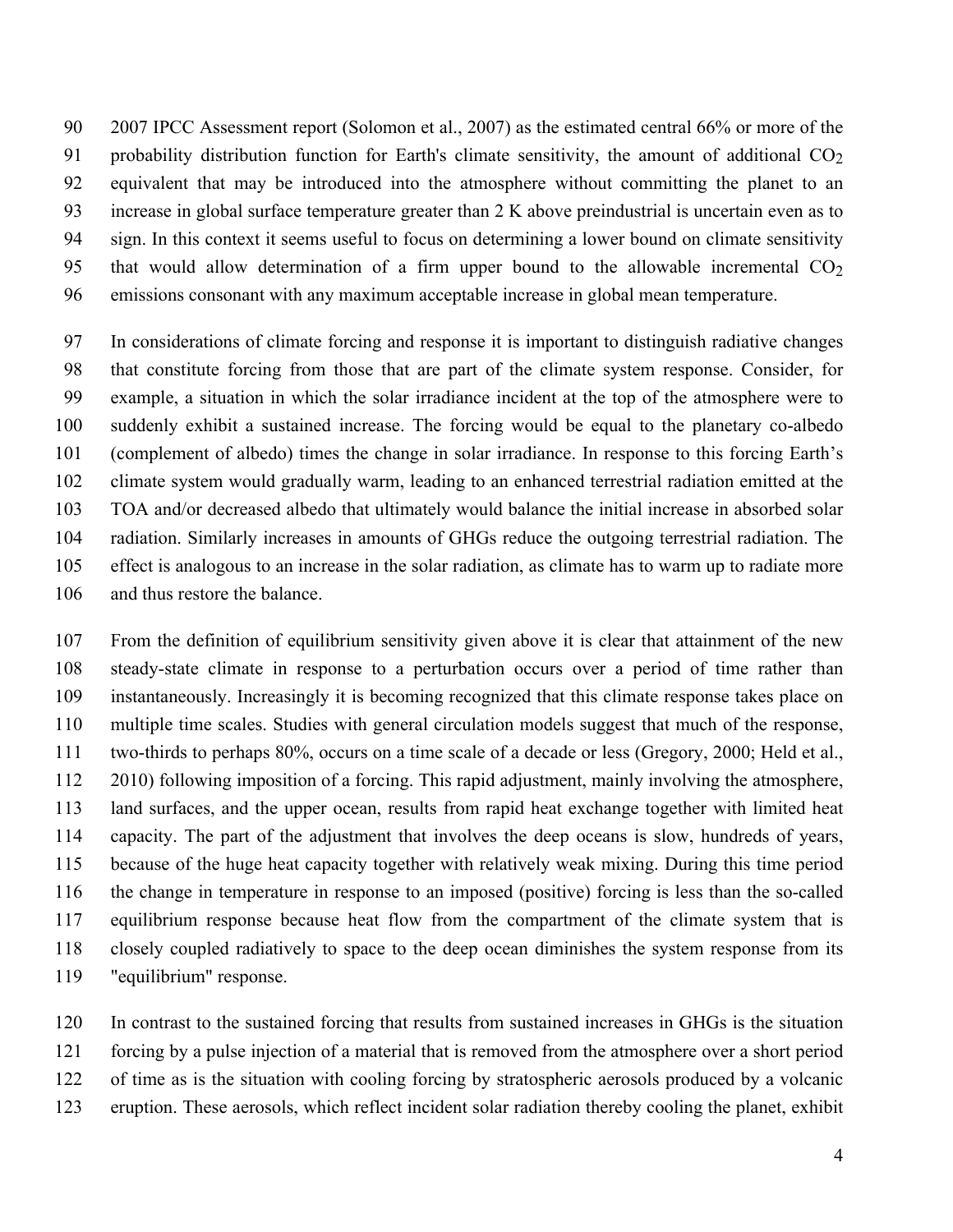a time constant for removal from the atmosphere of a year or so. If the incremental GHGs were similarly to disappear within a short period of time, then the previous temperature would be largely restored in a similar way as after a volcanic eruption (Held et al., 2010). However, this is not the case because of the very long atmospheric residence times (multiple decades to centuries) of the so-called long-lived GHGs, LLGHGs, and the fact that these gases are continuously replenished through ongoing anthropogenic emission. Increasing GHGs therefore affects the climate in a similar way as a sustained increase in solar irradiance. Likewise, if for some reason the volcanic aerosols were to remain in the atmosphere indefinitely, the planet would continue to cool until a new, lower steady-state temperature was reached.

 The empirical approach is to determine climate sensitivity from known forcings and measured temperature changes. This approach, which relies on the assumption of a cause and effect relation between temperature change and forcing, is attractive but must cover a relatively long period to avoid influences from short-term chaotic weather and climate events. The key required observations for this approach are (i) the net radiative forcing over a period of time *F* and (ii) the 138 corresponding near-surface temperature change  $\Delta T_s$ . Because the response of the climate system is not necessarily at steady-state with respect to the imposed forcing it is necessary as well, as discussed below, to know and account for (iii) the planetary radiation imbalance over the time for 141 which the sensitivity is to be inferred from *F* and  $\Delta T_s$ . In principle the planetary energy imbalance might be measured from space by satellite-borne radiometers, but at present this approach does not have the required accuracy because of uncertainties in instrument calibration (Loeb et al., 2009) and perhaps as well because of limited sampling. An alternative approach is through measurement of heat accumulation in the Earth's system, some 90% of which is in the oceans and is manifested by increase in ocean temperature; a minor part of the surplus heat is used to warm the atmosphere and to melt ice. As discussed below measurements of ocean temperature with accuracy and geographical coverage sufficient to calculate a change in ocean heat content are available only for the last 40 years or so, limiting the analysis to this period.

 The increase in global mean temperature over the past 130 - 160 years is rather well quantified by thermometric measurements. However, the temperature record exhibits fluctuations on a variety of time scales that complicate the analysis. Short-term fluctuations in global temperature are dominated by major volcanic events such as Mount Agung (1963), El Chichon (1982), and Mount Pinatubo (1991), which have affected the global temperature for 1-3 years following the eruption, and by high amplitude ENSO events such as those of 1876-78, 1940-42 and 1997-98. Such short term fluctuations necessitate the use of sufficiently long observational records to reliably determine temperature changes that result from longer term forcing such as the build up of greenhouse gases. Here we focus on the 40-year period 1970-2010. The decision to use this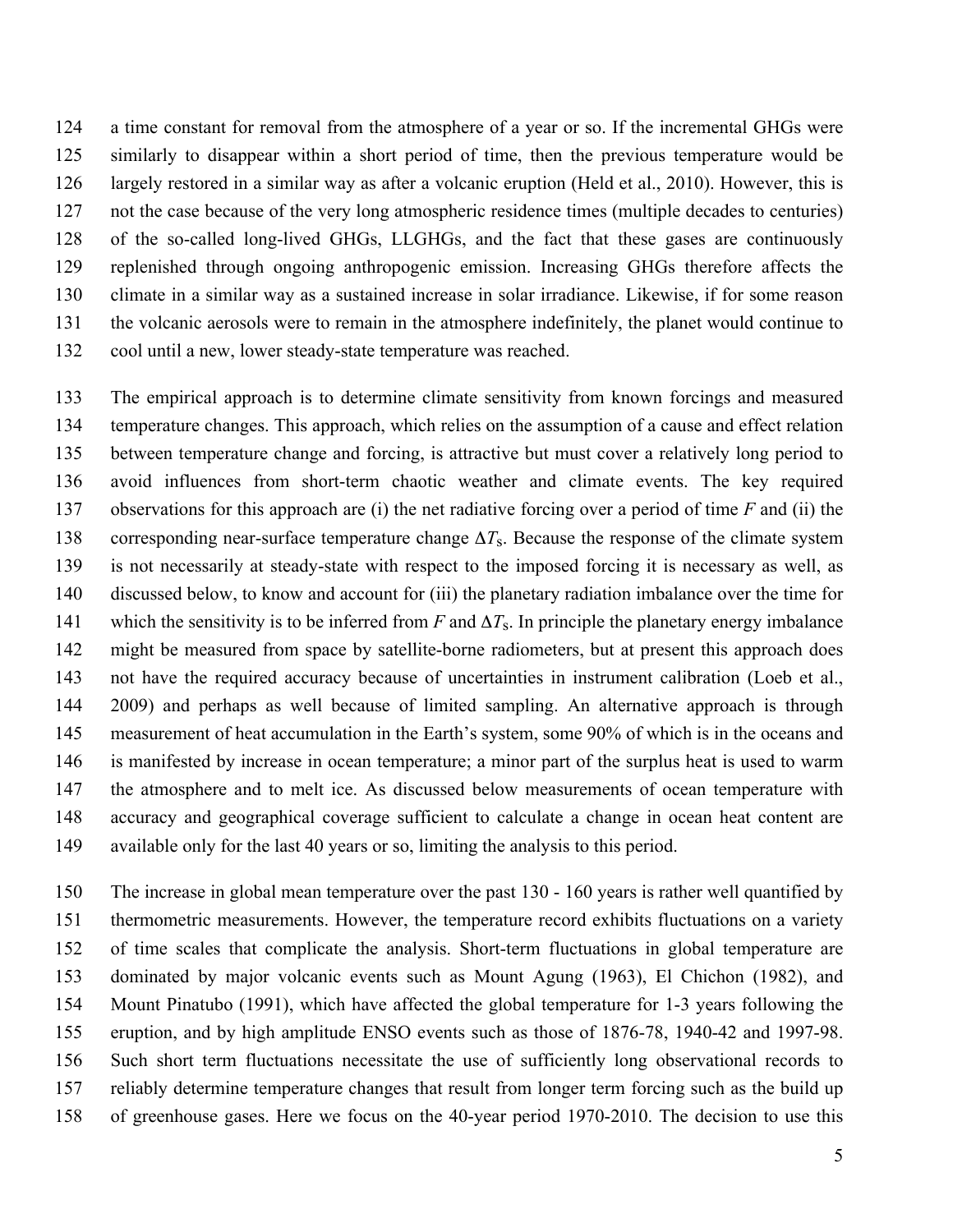time period is based not only on the need for well examined ocean temperature records but also on the requirement of sufficiently long record for determination of the trend of *T*s. The global temperature trend over the period 1970-2010 has been estimated independently by different groups using different analysis methods providing virtually identical results (Brohan et al., 2006, Hansen et al., 2010; Smith and Reynolds, 2005). These results are supported by radiosonde and satellite microwave measurements (after 1979) (Thorne et al., 2010) as well as by recent re-analyses by ECMWF (Simmons et al., 2010).

 The forcing required for the empirical method is the total forcing over the period of interest. The radiative forcing by the LLGHGs can be accurately calculated from known changes in their mixing ratios using models that are based on laboratory measurements (Collins et al., 2006; Iacono et al., 2008; Oreopoulos et al., 2012) and evaluated by field measurements (e.g., Turner et al., 2004). However total forcing remains quite uncertain mainly because of uncertainty in forcing by tropospheric aerosols emitted by much the same combustion as has produced incremental CO2, resulting in large uncertainty in inferred total forcing (Gregory et al., 2002; Forster et al., 2007). Although the radiative effects of aerosols might be estimated from space observations, the accuracy of such determinations is limited especially because of uncertainties in understanding interactions between clouds and aerosols (Stevens and Schwartz, 2012). As emission of aerosols and precursor gases is related to the use of fossil energy (mainly coal), in view of the continued increase in combustion in the period 1970-2010 (Boden et al., 2010; IEA, 2011) it seems unlikely that there has been a decrease in aerosol cooling forcing over this period. This supposition is reflected also in model based estimates of aerosol forcing; for example the estimate of the increase in total aerosol forcing (direct plus indirect) over the period 1970-2005 in the Representative Concentration Pathways data set (RCP; Meinshausen et al., 2011; http://www.pik- potsdam.de/~mmalte/rcps/) that is widely used in climate modeling studies of the twentieth century is highly correlated with the increase in LLGHG forcing (proportionality coefficient - 184 0.24;  $r^2 = 0.94$ ). In the present analysis we restrict consideration of forcing only to that due to the increase in LLGHG concentrations. As any increase in aerosol cooling forcing would decrease the net forcing from that due to increases in LLGHG concentrations, we consider the climate sensitivity determined using only the LLGHG forcing to be a lower bound on the actual value. In that respect this study differs from others (Gregory and Forster, 2008; Schwartz, 2012) that have provided estimates of climate sensitivity based on estimates of total forcing, rather than just LLGHG forcing. Forcings by volcanic aerosols are not considered because their short duration; forcing by solar variability is likewise not considered, because of its small magnitude and periodic nature.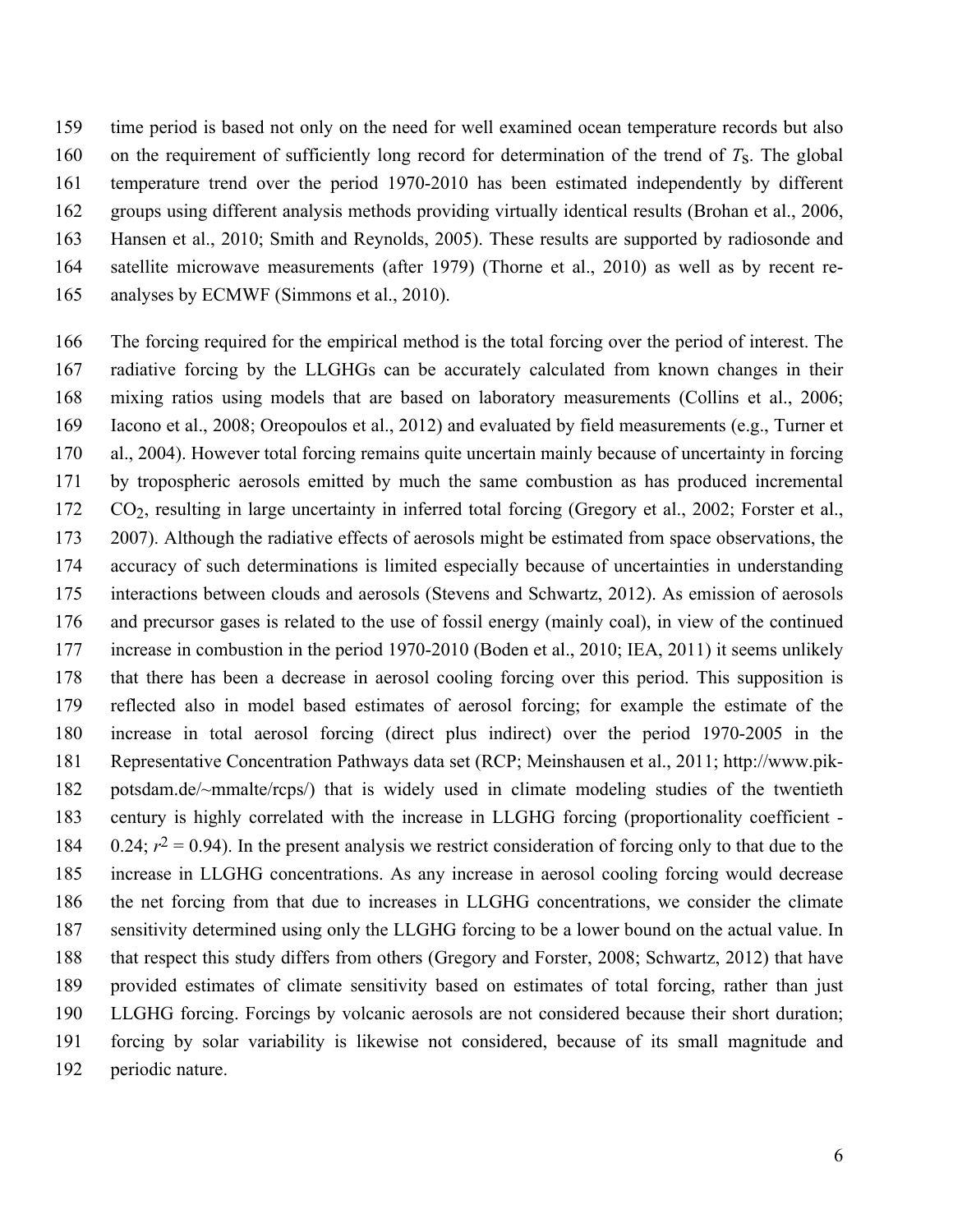Two measures of climate sensitivity are examined, the *equilibrium sensitivity*, as defined above, 194 and the proportionality between the increase in  $T_s$  and imposed forcing that is achieved on decadal time scales that has been examined by several investigators (Dufresne and Bony, 2008; Gregory and Forster, 2008; Held et al., 2010; Padilla et al., 2011; Schwartz, 2012) and has been denoted (Held et al., 2010; Padilla et al., 2011; Schwartz, 2012) as the *transient climate sensitivity*. As this transient sensitivity does not account for the planetary energy imbalance, it is less than the equilibrium sensitivity and is thus a further and less restrictive lower bound on the equilibrium climate sensitivity.

 In distinguishing the transient and equilibrium climate sensitivities, it would seem that for many purposes the transient climate sensitivity may be a more useful quantity than the equilibrium sensitivity. As the major fraction of climate system response to a sustained perturbation is likely reached within a decade of so of the onset of the forcing, and as the remainder of the response takes place only over multiple centuries the transient sensitivity is pertinent to the change in global temperature that would expected on societally relevant time scales. Further, as the atmospheric burden of incremental LLGHGs subsequent to and attributable to a given set of emissions would be expected to decay on the time scale of multiple decades to centuries, depending on the substance, the long term committed temperature increase from a given emitted amount of these gases would decrease over much the same time period as the remaining temperature increase between the shorter term response characterized by the transient sensitivity and the longer term ("recalcitrant"; Held et al., 2012) response characterized by the equilibrium sensitivity. For this reason, as well as the practical reason of being able to infer the transient sensitivity from observations over a few decades, we focus attention on both the transient and equilibrium sensitivities. As discussed below (also, Schwartz, 2012) the two quantities are related by the planetary heating rate, allowing the equilibrium sensitivity to be inferred from the transient sensitivity.

 Here we use observational data (temperature change, planetary heating rate) and model estimates of forcing by incremental LLGHGs over the period 1970-2010 to adduce a firm lower bound to Earth's transient and equilibrium climate sensitivities that can serve as a confident basis for minimum actions necessary to avert a given committed increase in global temperature. Although it must be recognized that planning based on such a lower limit sensitivity may not result in emissions limitations that are sufficient to confidently avert such a temperature increase, the minimum sensitivity has the value of providing a firm floor for such emissions reductions. We thus focus on the lower limit sensitivity, rather than any specific emissions strategies required to meet a particular maximum allowable increase in global temperature.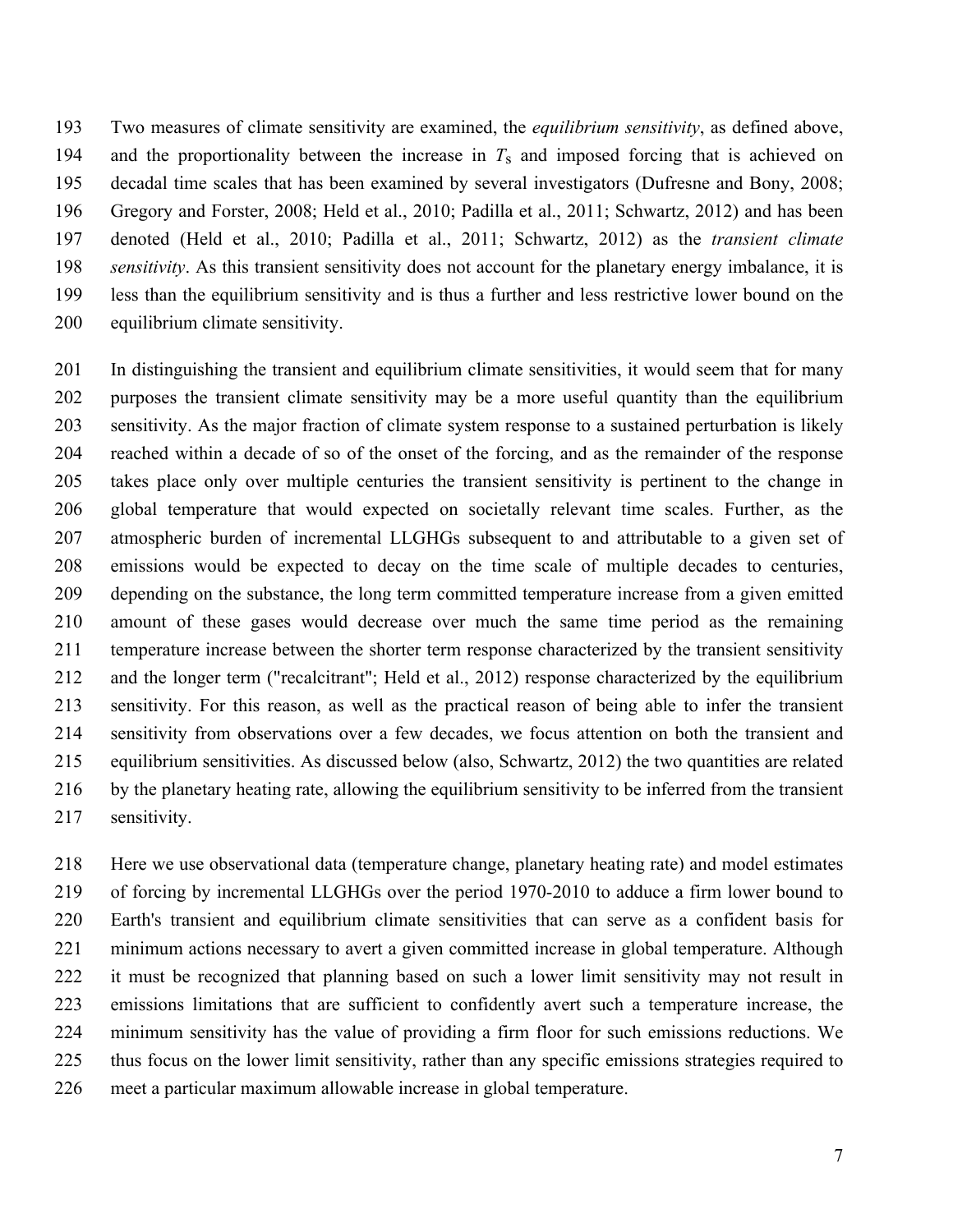227 Commonly Earth's equilibrium sensitivity is reported as the temperature change Δ*T*2×,eq that 228 would result from a sustained forcing  $F_{2x}$  equal to that due to a doubling of atmospheric CO<sub>2</sub>, 229 taken as approximately 3.7 W m<sup>-2</sup> (Meehl et al., 2007; Myhre et al., 1998). Thus an equilibrium 230 climate sensitivity  $S_{eq}$  of 1 K (W m<sup>-2</sup>)<sup>-1</sup> would be equivalent to the more familiar equilibrium 231 doubling temperature  $\Delta T_{2\times,eq}$  of 3.7 K. To facilitate comparison we therefore also present

232 sensitivities in the unit K  $(3.7 \text{ W m}^{-2})^{-1}$ .

## <sup>233</sup> Theoretical framework

234 To good approximation Earth's energy budget is given by

$$
\frac{dH}{dt} = N = Q - E \tag{1}
$$

236 where *H* is a measure of the amount of heat content of the Earth's climate system (atmosphere,

237 ocean, land areas, and the cryosphere)

238 *N* is the net change in planetary heat content with time *t*

239 *Q* is the absorbed short wave irradiance at the TOA, and

240 *E* is the emitted long wave irradiance at the TOA.

241 The two fluxes Q and E are approximately the same magnitude, ca 240 W  $m^{-2}$ , with the difference 242  $N$  being much smaller, 1 W m<sup>-2</sup> or less.

243 If a time-dependent perturbation, a so-called "forcing", *F*(*t*), is applied to a system initially at 244 steady state, inducing a change in the global heat balance, the energy budget becomes:

245 
$$
N(t) = F(t) + Q(t) - E(t)
$$
 (2)

246 In response to the perturbation the global mean surface temperature  $T_s$  will change, inducing a response in the radiation budget. This response may be expressed in terms of the change in  $T_s$ ,  $248$   $\Delta T_{\rm s}$ , as

249  $N(t) = F(t) + Q_0 - E_0 - \lambda \Delta T_s(t) + \text{higher order terms}$  (3)

250 where  $\lambda = -\partial (Q - E)/\partial T_s$  is denoted the climate response coefficient; the minus sign is used in 251 order to let  $\lambda$  be a positive quantity; the partial derivatives denote response of the radiation to 252 change in surface temperature, i.e., excluding the forcing itself. The response coefficient *λ* (units 253 W m<sup>-2</sup> K<sup>-1</sup>) describes the climate system response to the forcing. In principle the higher order 254 terms in Eq (3) would account for different climate responses to forcings that are different in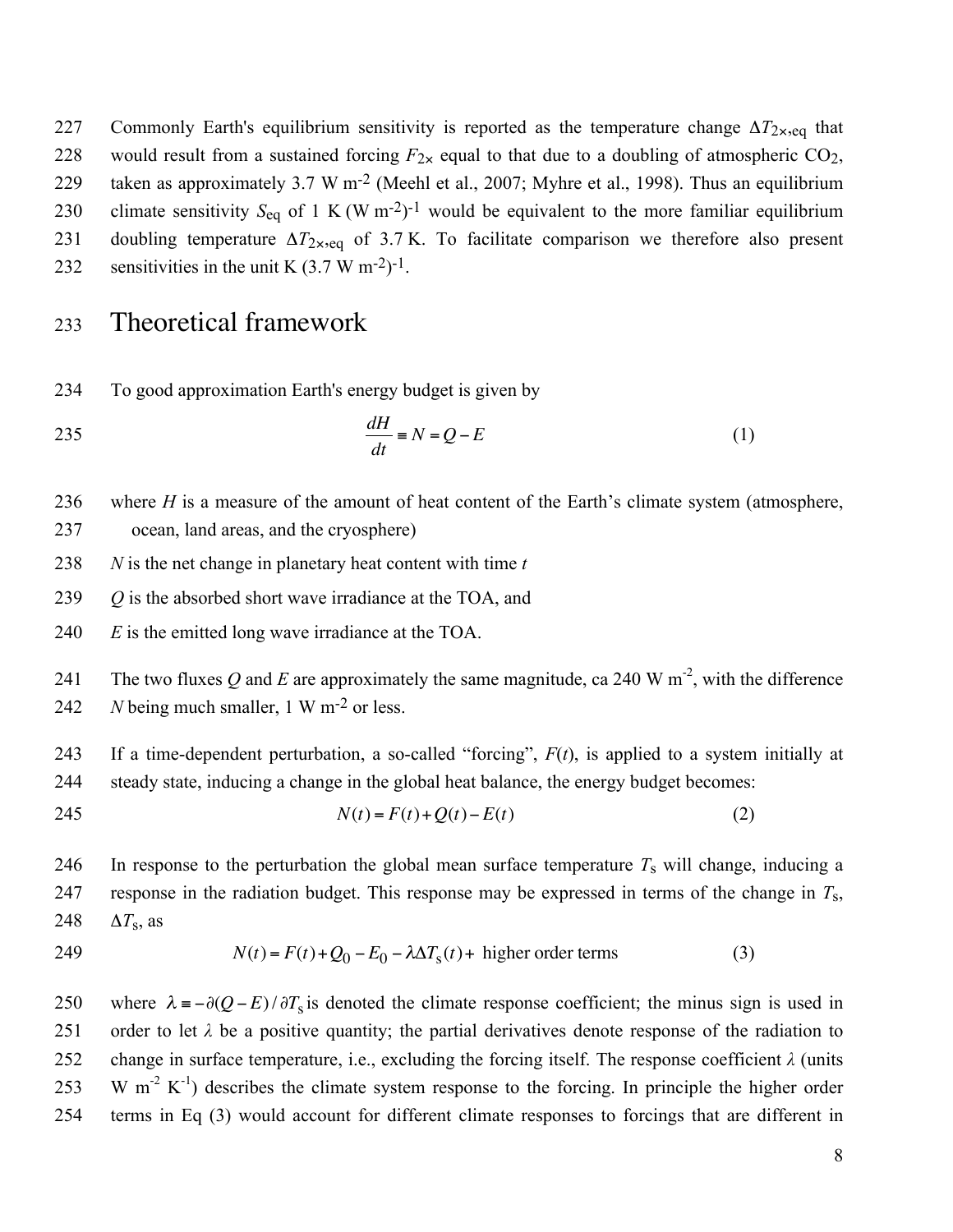nature (e.g., solar, greenhouse gas, aerosol) and/or spatial distribution, resulting in different spatial or seasonal patterns of temperature change for the same change in global mean temperature. Climate model studies indicate that the differences in the global mean sensitivity for different kinds of forcings are fairly small, typically less than 20% (e.g. Hansen et al., 1997; Boer and Yu, 2002; Joshi et al., 2003; Kloster et al., 2010), supporting the climate sensitivity concept. The higher order terms would also reflect any change in sensitivity with global mean temperature, i.e., second-derivative terms. Such effects are neglected in the present analysis.

For a system initially at steady state prior to the imposition of the forcing,  $Q_0 = E_0$ , and hence 263  $N(t) = F(t) - \lambda \Delta T_s(t) +$  higher order terms (4)

264 If the forcing were maintained constant until the system reached a new steady state  $(t = \infty)$ , then

$$
\Delta T_{\rm s}(\infty) = \lambda^{-1} F \,, \tag{5}
$$

 from which the identification can be made between the equilibrium sensitivity, *S*eq, the ultimately 267 achieved ratio of temperature change to forcing, and the climate response coefficient  $\lambda$ 

268  $S_{eq} = \lambda^{-1}$ . (6)

 Equation (6) allows the time-dependent response of temperature to be expressed in terms of the equilibrium sensitivity as

$$
\Delta T_{\rm s}(t) = S_{\rm eq} \left[ F(t) - N(t) \right]. \tag{7}
$$

 Equation (6) explicitly shows the effect of the global heating rate in diminishing the increase in 273  $T_s$  from its "equilibrium" value.

 In general, and more specifically with respect to the response of Earth's climate system to the perturbation of forcing over the industrial era, the climate system is not in steady state because of the high thermal inertia of the system that is due to the huge heat capacity of the oceans and resultant large time constant for reaching steady state. Hence *N* is not equal to zero but is expected to be positive; less than, but of comparable magnitude to, the imposed forcing *F(t*). *N(t)* is thus a measure of the imbalance in the radiation as the global temperature has not yet fully adjusted to imposed forcing. That this is the case for Earth's climate system at present can be seen from the ongoing warming of the world ocean, as observed in measurements of the increase in heat content of the global ocean, as examined in Sec. 3.

 Equation (7) serves as the basis for observational determination of the equilibrium climate sensitivity as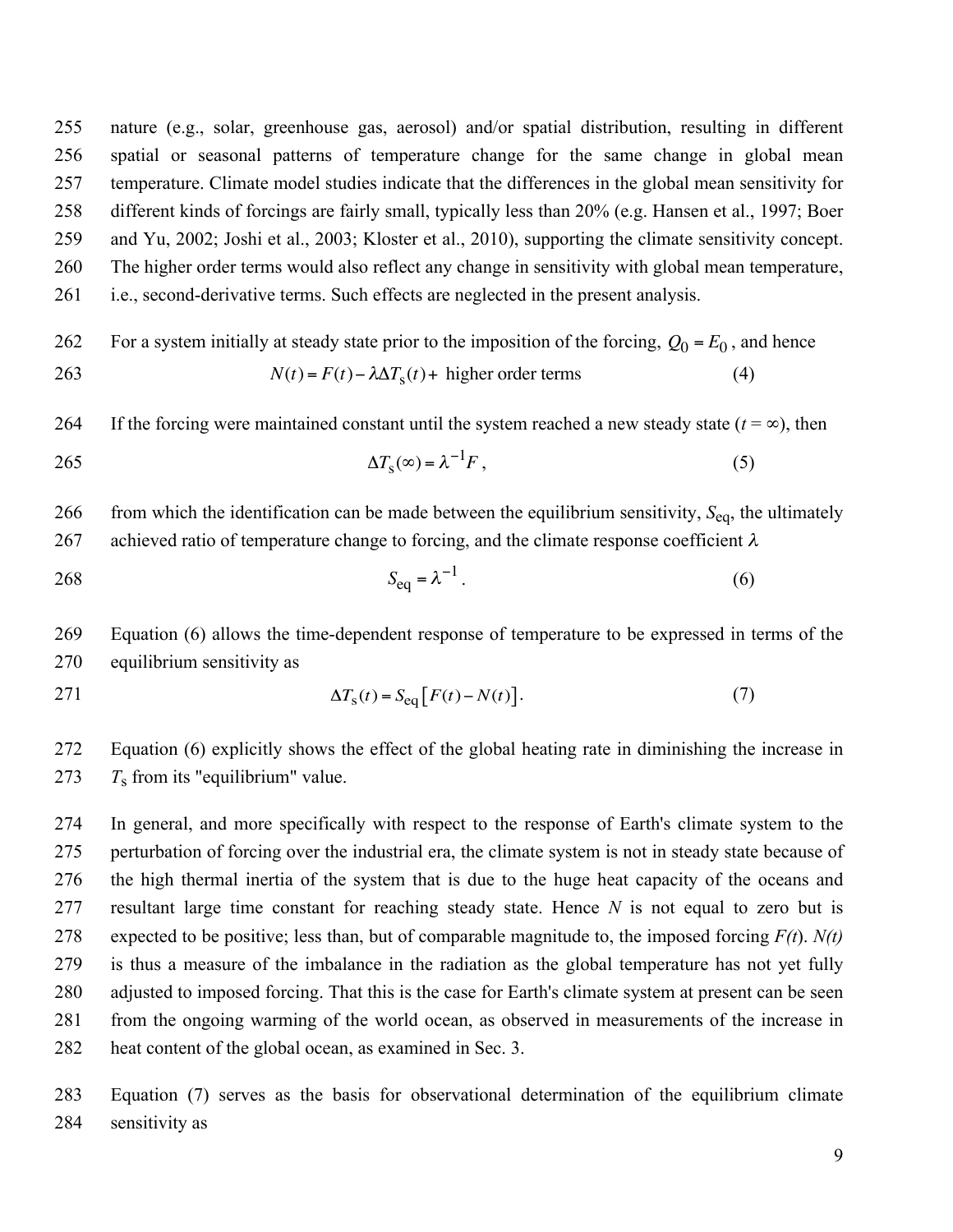285 
$$
S_{\text{eq}} = \frac{\Delta T_{\text{s}}(t)}{F(t) - N(t)} = \left( S_{\text{tr}}^{-1} - \frac{N(t)}{\Delta T_{\text{s}}(t)} \right)^{-1}
$$
(8)

286 The transient climate sensitivity  $S_{tr}$  is obtained as the change of the observed global temperature 287 over a period of time relative to the change in forcing over that period,

$$
S_{\text{tr}} = \frac{d\Delta T_{\text{s}}(t)}{dF(t)},\tag{9}
$$

 where the change in *T*s over a period of time is inferred from observations of the global temperature record, and where the forcing is calculated from changes in atmospheric composition that are externally imposed on the climate system (as distinguished from changes in water vapor that are part of the climate system response). Specifically in the present study we restrict consideration of forcing to that arising from changes in mixing ratios of the LLGHGs, mainly 294 CO<sub>2</sub>, CH<sub>4</sub>, N<sub>2</sub>O and chlorofluorocarbons F11 and F12. The values of  $N(t)$  and  $\Delta T_s(t)$  to be employed in Eq (8) are values of these quantities over the time of determination of  $S_{tr}$ . Here it is 296 important that  $\Delta T_s(t)$  represent the change in global temperature relative to a steady-state (unforced) situation that is responsible for the climate system response term in Eq (3). For this 298 analysis we use measurements of  $T_s$  relative to the beginning of the twentieth century, which we take as representative of the planetary temperature prior to any substantial response to GHG forcing.

 To determine the planetary heating rate *N* we use measurements of ocean heat content. As the ocean is the principal means of storing heat in the climate system, at least on the multi-century to millennial time scale, we obtain a first approximation to *N* from the time derivative of ocean heat content, to which we add corrections for other heat sinks.

## <sup>305</sup> Analysis and results

#### 306 *Forcing, temperature anomaly change, and transient sensitivity*

 Several GHG forcing data sets were examined (Figure 1) to span the time range of interest and to assess the spread in current estimates. It should be emphasized that these forcings and indeed all estimates of forcings are based on globally averaged radiation transfer calculations for perturbed atmospheric composition rather than direct measurement, although the radiation transfer calculations are strongly supported by measurements (e.g., Turner et al., 2004). The NOAA Annual Greenhouse Gas Index (http://www.esrl.noaa.gov/gmd/aggi/) presents forcing only from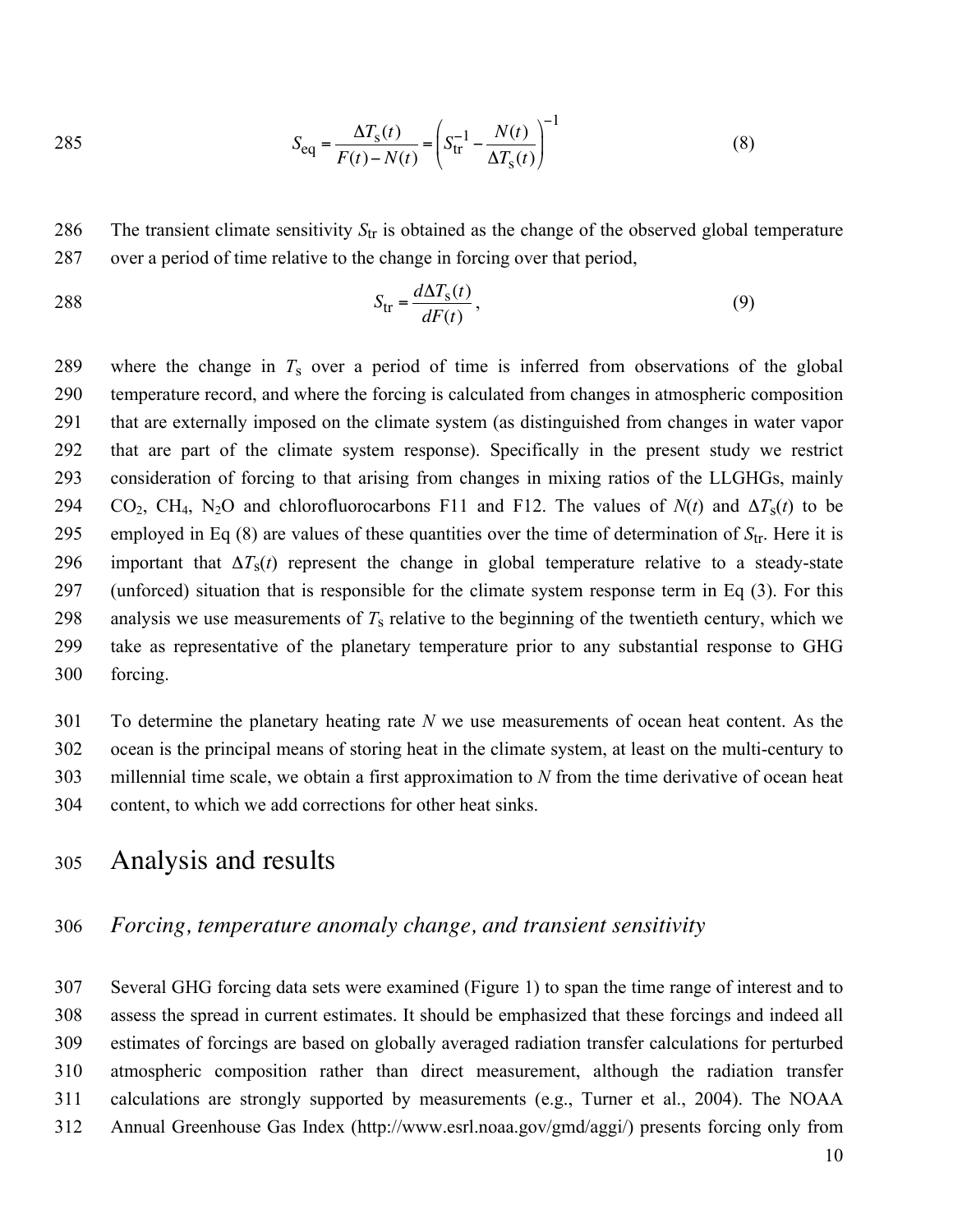1979 to the present. For the times in which the two data sets overlap this forcing closely matches that of the RCP data set, which ends in 2005 but extends back in time to 1860. Because of the close match between the two data sets the two sets are combined into a single record for the present analysis, denoted here as the "blended" forcing. The second independent forcing data set examined here, that of the NASA GISS group (Hansen et al., 2007; http://data.giss.nasa.gov/modelforce) increases at an appreciably greater rate throughout the entire period.

 Comparison of GHG forcing and temperature anomaly over the period of instrumental temperature records shows good qualitative correlation, Figure 2; the ratio of the scales of the 322 vertical axes in the figure  $(0.314 \text{ K } (W \text{ m}^{-2})^{-1}$  was determined by the slope of a least-squares fit 323 of temperature anomaly to forcing which exhibited a correlation  $r^2 = 0.77$ ; similar slope (0.258 K)  $(324 \, (W \, m^{-2})^{-1})$  and correlation coefficient (0.82) are found with the GISS forcing and temperature record (Hansen et al., 2010; http://data.giss.nasa.gov/gistemp/). This correlation of temperature change with GHG forcing contributes to the attribution of the warming over this period to the increase in GHG forcing that is the premise of the present analysis. The quantitative examination of the correlation leading to the present estimates of climate sensitivity is limited to the time 329 period subsequent to 1970 for which  $T_s$  is more or less monotonically and systematically increasing and for which globally representative ocean heat content data are available.

 Detailed comparison of the two forcing data sets for the time period 1970-2010, Figure 3, again shows the somewhat greater GHG forcing in the GISS data set relative to the blended RCP-333 NOAA data set,  $0.31 \text{ W m}^{-2}$  out of a total increase over this time period 1.62 W m<sup>-2</sup>. In the analysis presented here we use the average of the two forcings and take the difference between 335 the average and either of the two forcings  $(\pm 9.6\%)$  as a measure of uncertainty. This uncertainty 336 is virtually identical with the  $\pm$  10% uncertainty (5 – 95% of the probability distribution function, 337 equivalent to  $\pm 1.64$   $\sigma$ , i.e., 1- $\sigma$  uncertainty 6.1%) that is given by the 2007 IPCC Assessment Report (Forster et al., 2007) and by earlier IPCC Assessments for forcing by the LLGHGs, but 339 we consider this difference more of a 1- $\sigma$  uncertainty as it is based on the actual difference between the two estimates and treat it as thus. Unless otherwise indicated, all uncertainties 341 presented here are  $1-\sigma$  estimates.

An alternative approach to estimating the uncertainty associated with forcing by LLGHGs is

through examination of the spread of forcings in current GCMs. Recently Andrews et al. (2012)

compared CO2 forcings and climate response of 15 atmosphere-ocean general circulation models

(GCMs) that participated in the Coupled Model Intercomparison Project CMIP-5. Forcing and

temperature response coefficient were inferred from the output of the model runs respectively as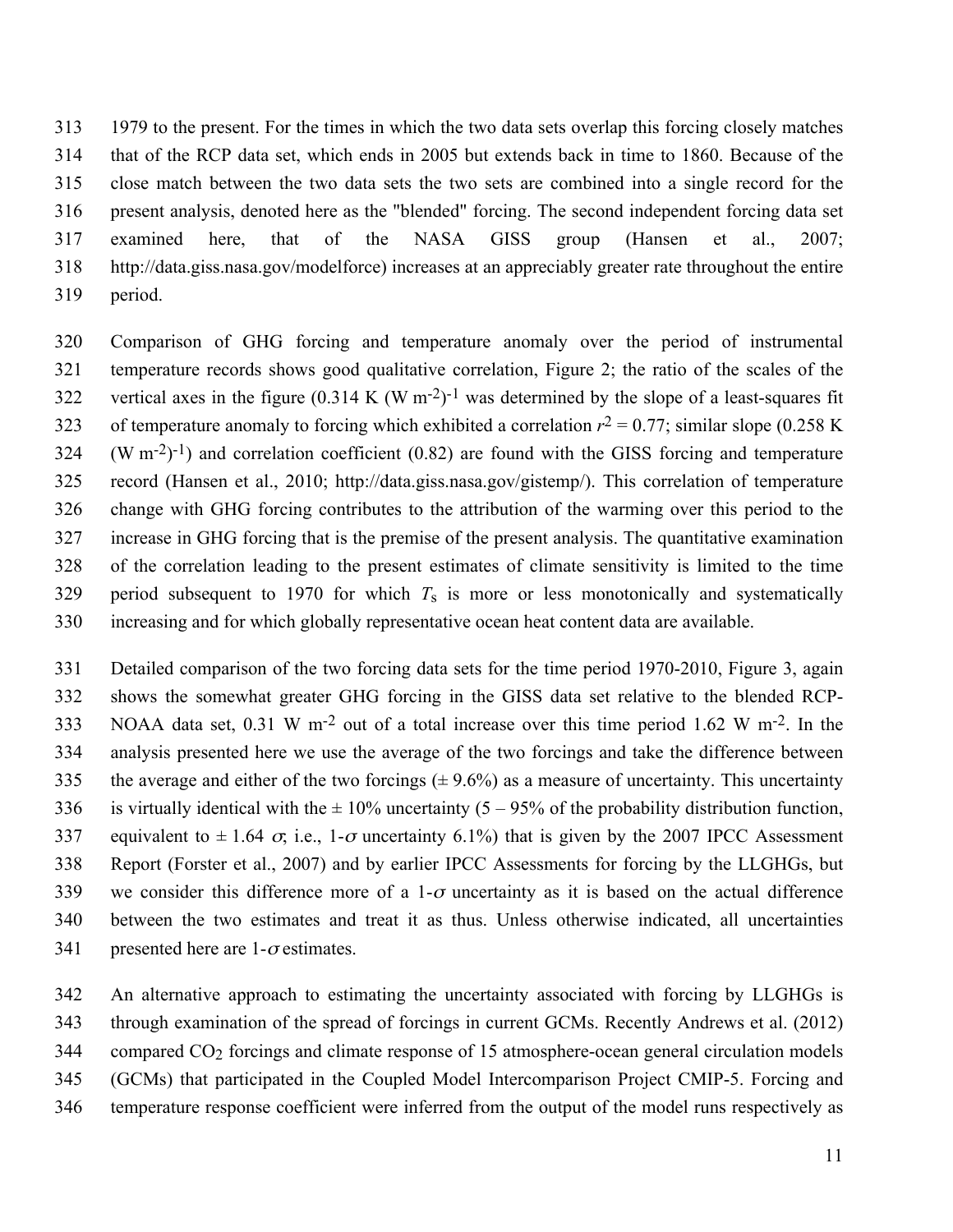intercept and slope of a graph of net top-of-atmosphere energy flux versus global mean 348 temperature anomaly subsequent to a step-function quadrupling of atmospheric  $CO<sub>2</sub>$ . (Because 349 the model experiments examined response to a quadrupling of  $CO<sub>2</sub>$ , rather than a doubling, the 350 intercept had to be divided by 2 to obtain the forcing pertinent to doubled  $CO<sub>2</sub>$ ). The forcing is interpreted as an "adjusted forcing" that includes rapid adjustments, mainly of atmospheric structure, that modify the TOA radiative flux on time scales shorter than a year or so. A key finding of the Andrews et al. study was the spread of values of forcing exhibited by the different GCMs, 16%, 1-σ. The spread in forcing is a consequence of differing treatments of the radiation transfer in the several models as well as different treatments of clouds that interact with radiation. As the forcing inferred from the analysis of Andrews et al. is an adjusted forcing, it appropriately 357 reflects differences among the models in rapid ( $\leq 1$  yr) response of atmospheric structure to the imposed forcing. This spread in forcings inferred from the climate model runs is substantially greater than the uncertainty specified in the IPCC Report. It would seem that it is this uncertainty 360 that should be combined (in quadrature) with the uncertainty in  $\Delta T_s$  over a time period of interest to obtain an accurate measure of the uncertainty in observationally derived minimum transient climate sensitivity.

 As noted earlier we calculate a minimum transient sensitivity that is based only on forcing by the LLGHGs, neglecting other contributions to climate forcing over this time period. For the reasons given above we consider the change in forcing over the period 1970-2010 to be dominated by the 366 increase in LLGHG forcing (of which about  $60\%$  is due to increases in  $CO<sub>2</sub>$ , with the balance due to increases in other LLGHGs; Meinshausen et al., 2011). Principal other contributions are short wave forcing by anthropogenic and natural (volcanic) aerosols, long wave forcing by tropospheric ozone, and variability in solar irradiance, of which the shortwave aerosol forcing exhibits the greatest magnitude and uncertainty. To assess the magnitude of forcings by agents other than the LLGHGs we also show in Figure 3 the difference between the total forcing and the LLGHG forcing for the RCP and GISS forcing datasets. Most prominent in the figure are the (negative) forcings from stratospheric aerosols produced by eruptive volcanos (Fuego, 1974; El Chichon, 1982; Pinatubo, 1991), but these forcings disappear on a time scale of two years or so and thus contribute little to the long term trend, especially as there has been little volcanic activity subsequent to the 1991 Pinatubo eruption through 2010 (Sato et al., 1993, as updated; Gao et al., 2008; Solomon et al., 2011; Bourassa et al., 2012). The balance of the non-GHG forcing is due mainly to tropospheric aerosols. The two forcing data sets suggest that this forcing is rather small, less than 0.5 W m<sup>-2</sup> (magnitude) and, more importantly in the present context, does not exhibit substantial trend over the period. A cautionary note about these estimates is that the magnitude of the forcing in these two estimates is well less than the uncertainty associated with present estimates of year-2005 aerosol forcing, for which the 2007 IPCC Assessment report (Forster et al.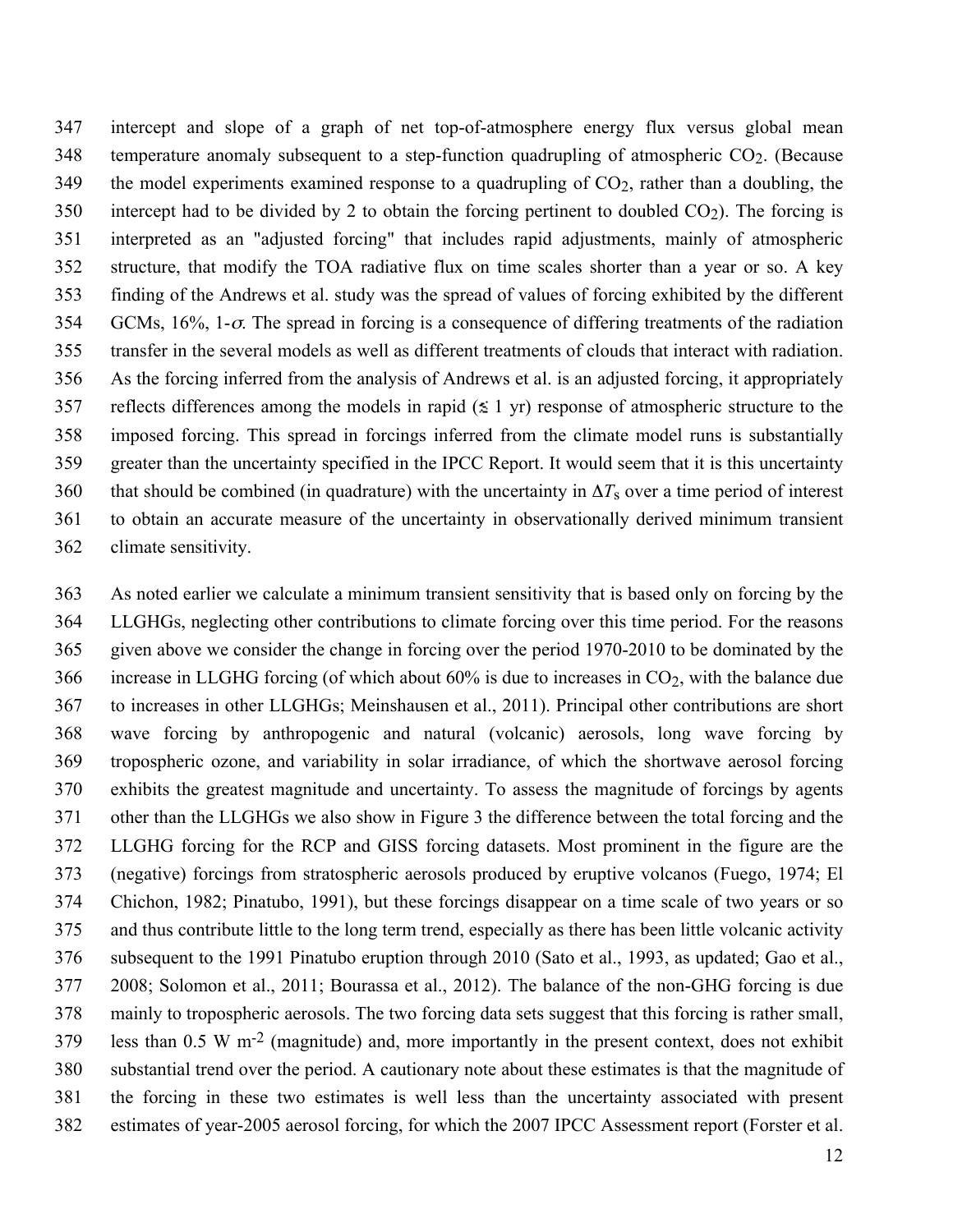383 2007) gives  $-0.5$  [ $-0.1$ ,  $-0.9$ .] W m<sup>-2</sup> for the direct effect and 0.7 [ $-0.3$ ,  $-1.8$ ] W m<sup>-2</sup> for the indirect 384 effect, where the square brackets indicate the 5-95% confidence range.

385 A graph of Δ*T*s vs LLGHG forcing evaluated with the average of the GISS and blended RCP-386 NOAA data sets, Figure 4, exhibits a correlation coefficient  $r^2 = 0.80$  indicative of a fairly robust 387 correlation over this period and a slope of 0.39 K (W m<sup>-2</sup>)<sup>-1</sup> with standard error 0.03 K (W m<sup>-2</sup>)<sup>-1</sup>  $1.388$  <sup>1</sup>. This number is given in Table 1. We also examined the sensitivity of slope to start date of the 389 regression over the years 1960-80, finding a standard deviation of the slope so obtained to be 0.03  $K (W m<sup>-2</sup>)<sup>-1</sup>$ . However because of the difference in forcing between the two data sets shown in 391 Figure 4, we consider the uncertainty associated with the slope to be an underestimate of the 392 uncertainty associated with transient sensitivity ; we therefore combine the further uncertainty in 393 forcing (taken as  $16\%$ , 1- $\sigma$ , as discussed above) with that associated with the slope to yield an 394 uncertainty  $(1-\sigma)$  of 0.07 K (W m<sup>-2</sup>)<sup>-1</sup>. According to Eq (9) the slope of this graph would 395 correspond to the transient climate sensitivity *S*tr over this time period if the forcing employed in 396 the graph were the total forcing; as the forcing is for LLGHGs only, and as the change in LLGHG 397 forcing is likely to be fairly close to or perhaps slightly greater than the change in total forcing, 398 we consider the transient sensitivity obtained in this way a fairly confident estimate of the actual 399 value that characterizes the normalized transient response of Earth's climate system to a forcing, 400 although a somewhat greater value cannot be ruled out, given the uncertainty in aerosol forcing. 401 We thus consider this value to be a fairly robust best-estimate lower bound to Earth's transient 402 climate sensitivity. Finally, when the uncertainty on this estimate is taken into account we obtain, 403 as the lower bound of the 5-95% confidence range (1.64  $\sigma$ ) 0.28 K (W m<sup>-2</sup>)<sup>-1</sup>, for the probability 404 distribution function for the quantity taken as normally distributed. We also present in Table 1 the 405 value of  $S_{tr}$  so obtained in the unit K (3.7 W m<sup>-2</sup>)<sup>-1</sup>, the 3.7 W m<sup>-2</sup> being the forcing commonly 406 given (Myhre et al., 1998) for doubled  $CO_2$ ,  $F_{2x}$ , to obtain a measure of best-estimate lower-407 bound sensitivity  $S_{tr} = 1.46 \pm 0.26$  K (3.7 W m<sup>-2</sup>)<sup>-1</sup> that can be compared with the CO<sub>2</sub> doubling 408 temperature commonly used to express Earth's climate sensitivity. This quantity is well below the 409 range of current estimates for the equilibrium doubling temperature,  $2 - 4.5$  K. To some extent 410 the lower value obtained in this way is due to the quantity being a measure of transient, not 411 equilibrium, sensitivity, and to some extent because it is based on forcing by LLGHGs only.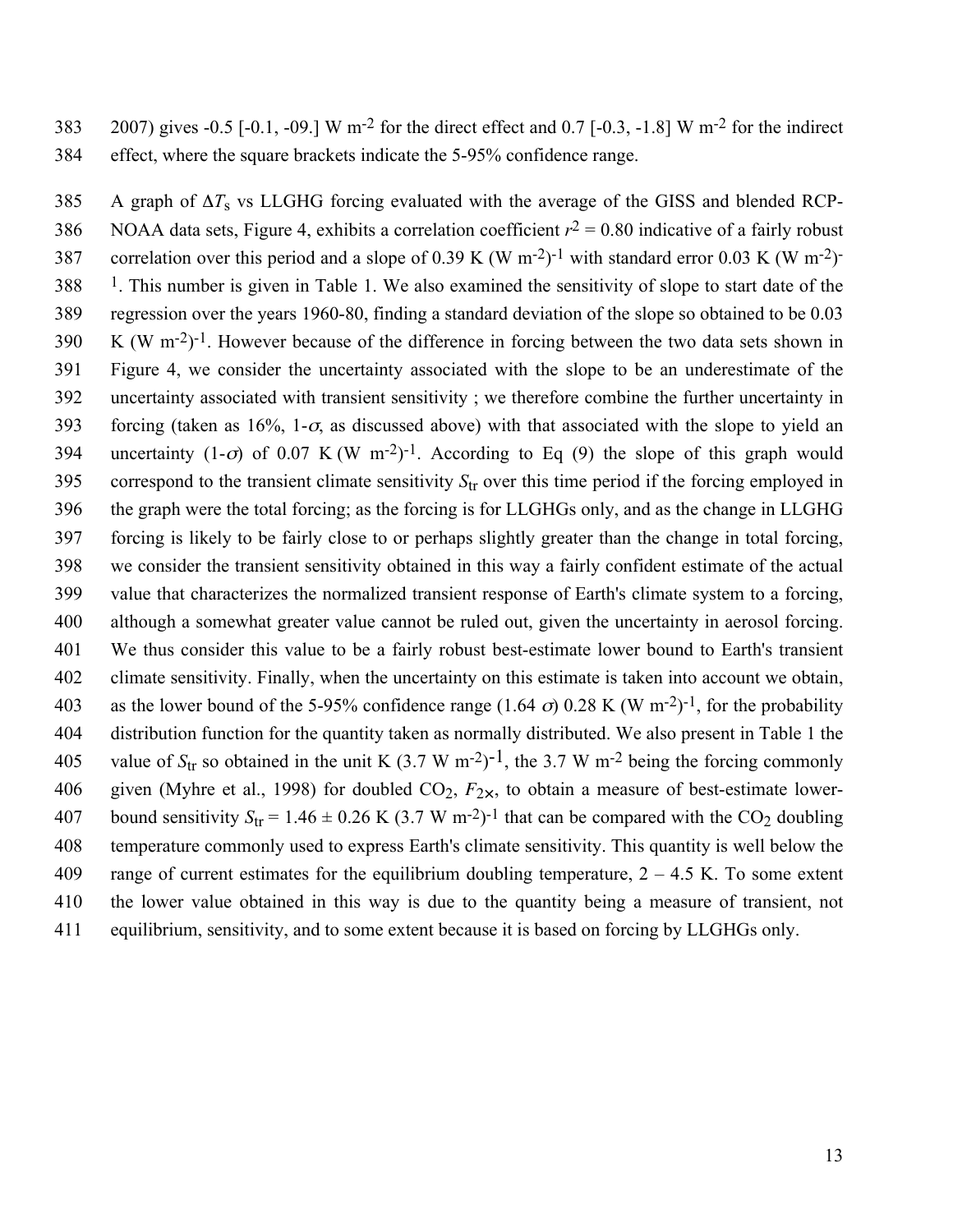| Quantity                 | Unit                                 | <b>Best</b><br>estimate | $1-\sigma$ Uncertainty | Lower 5% Bound |
|--------------------------|--------------------------------------|-------------------------|------------------------|----------------|
| $\Delta F (1970 - 2010)$ | $W m-2$                              |                         | 0.234                  |                |
|                          |                                      |                         |                        |                |
| $S_{\rm tr}$             | K (W m <sup>-2</sup> ) <sup>-1</sup> | 0.394                   | 0.071                  | 0.278          |
| $S_{\rm tr}$             | K $(3.7 W m^{-2})^{-1}$              | 1.460                   | 0.262                  | 1.031          |
| $\boldsymbol{N}$         | $W m-2$                              | 0.374                   | 0.032                  |                |
| $\Delta T_s$ (1900-1990) | K                                    | 0.529                   | 0.100                  |                |
| $S_{eq}$                 | K (W m <sup>-2</sup> ) <sup>-1</sup> | 0.545                   | 0.142                  | 0.312          |
| $S_{eq}$                 | K $(3.7 W m^{-2})^{-1}$              | 2.023                   | 0.528                  | 1.157          |

412 **Table 1**. Calculation of lower bound transient and equilibrium sensitivities.

413 LLGHG forcing over period 1970-2010 Δ*F* is based on mean of GISS and blended RCP-NOAA forcing data sets; 414 uncertainty in forcing is taken as  $\pm$  16% as discussed in text. Column 3 presents values for forcing by LLGHGs only 415 and thus yields a best estimate for lower bound transient and equilibrium sensitivity. Uncertainty in *Str* reflects 416 uncertainties in  $\Delta F$  and  $d\Delta T_s/d\Delta F$ . Heating rate *N* and associated uncertainty are from Table 2. Time range for  $\Delta T_s$  is 417 for middle of time period examined relative to assumed steady state at beginning of twentieth century. Last column 418 shows lower bounds of the 5-95% uncertainty range, evaluated as the best-estimate value of the lower bound minus 419 1.64 times the 1- $\sigma$  uncertainty for the probability distribution function for the quantity taken as normally distributed. 420 Values of  $S_{tr}$  and  $S_{eq}$  expressed in the unit K (3.7 W m<sup>-2</sup>)<sup>-1</sup> are shown to permit comparison with commonly reported 421 CO2 doubling temperature Δ*T*2×.

#### 422 *Planetary heating rate and equilibrium sensitivity*

 As noted above, the planetary heating rate must be subtracted from the forcing in order to infer the equilibrium climate sensitivity from observations. Although *N* cannot be determined from satellite measurements it can, as discussed above, be estimated from the rate of heat accumulation in the oceans. As the principal contribution to planetary heat uptake in response to forcing is heating of the global ocean, much effort has been made in recent years to archive and analyze measurements of ocean temperature, permitting determination of heat content anomaly (referenced to a given time period) as the volume integral of local heat content anomaly evaluated as temperature anomaly times heat capacity. For recent reviews see Palmer et al. (2009), Church et al., (2011), and Lyman (2012). Recently Levitus et al. (2012) presented a new assessment of ocean heat accumulation from the surface to 2000 m that we make use of in this article. Although the data presented by Levitus et al. cover the period from 1955 to 2011 (Figure 5), prior to 1970 the observational network is very sparse. From around 1970 onwards a systematic, approximately

14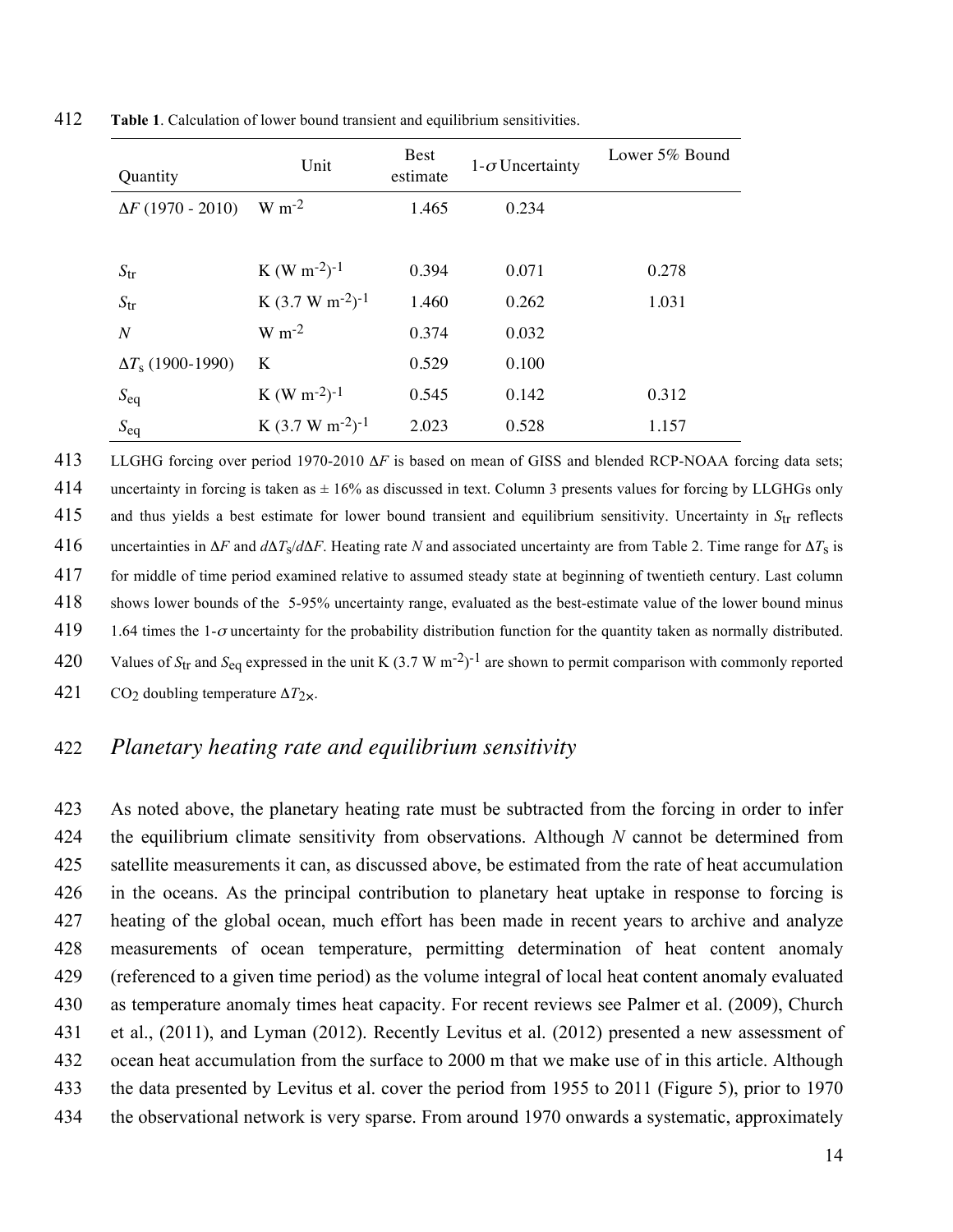435 linear increase in heat accumulation is noted with rate  $0.48 \pm 0.02 \times 10^{22}$  J yr<sup>-1</sup>; this corresponds 436 to an average heating rate, expressed per area of the planet, of  $0.30 \pm 0.01$  W m<sup>-2</sup>.

 Other key sinks for heat taken up by the planet in response to forcing are heating of the ocean below 2000 m, heating of the atmosphere and the upper land surface, and melting of sea ice, sea- shelf ice, and ice in glaciers and small ice caps. Levitus et al., were unable to present a value for ocean heat uptake below 2000 (the average depth of the oceans is ca 3800 m), but it would seem that this additional heat uptake can be no more than about 20% of the amount above 2000 m (see Figure 2 of Levitus et al.). We thus augment the ocean heating rate to 2000 m by 10% and place a 10% uncertainty on the estimate. The magnitudes of other heat sinks were examined by Hansen et al (2011) whose estimates, summarized in Table 2, constitute an additional 14% relative to the ocean heating rate. The total heating rate of the planet for the years 1970-2010 is thus estimated 446 as  $0.37 \pm 0.03$  W m<sup>-2</sup>. This heating rate agrees closely with that recently given by Otto et al. 447 (2013; supplementary information)  $0.35 \pm 0.08$  W m<sup>-2</sup> (uncertainty adjusted from original to 448 denote 1  $\sigma$  value).

449 **Table 2**. Contributions to planetary heating rate.

| Component                | Heating<br>rate<br>$W m-2$ | Uncertainty<br>$W m-2$ | Start Yr | End Yr |
|--------------------------|----------------------------|------------------------|----------|--------|
|                          |                            |                        |          |        |
| Atmosphere               | 0.0057                     | 0.0003                 | 1980     | 2007   |
| Land                     | 0.0187                     | 0.0006                 | 1980     | 2006   |
| Sea ice melt             | 0.0072                     | 0.0005                 | 1981     | 2007   |
| Lee shelf melt           | 0.0022                     | 0.00003                | 1982     | 2007   |
| Lee sheet melt           |                            |                        |          |        |
| Greenland, Antarctica    | 0.0049                     | 0.0002                 | 1982     | 2006   |
| Glaciers, small ice caps | 0.0077                     | 0.0002                 | 1982     | 2007   |
| Total non-ocean          | 0.0464                     | 0.0009                 |          |        |
| Ocean to 2000 m          | 0.298                      | 0.012                  | 1970     | 2008   |
| Ocean below 2000 m       | 0.030                      | 0.030                  | 1970     | 2008   |
| Total ocean              | 0.327                      | 0.032                  | 1970     | 2008   |
| <b>Total</b>             | 0.374                      | 0.032                  |          |        |

450 Non-ocean components of Earth's energy imbalance are based on Hansen et al. (2011). The rate of

452 Comparison of this planetary heating rate to the increased radiative forcing by incremental 453 LLGHGs during the same period,  $1.46 \pm 0.16$  W m<sup>-2</sup>, indicates that the heating of the planet 454 decreases the effective forcing over this period by about 25%. This simple calculation would

<sup>451</sup> ocean heating, from Figure 5, is based on Levitus et al. (2012).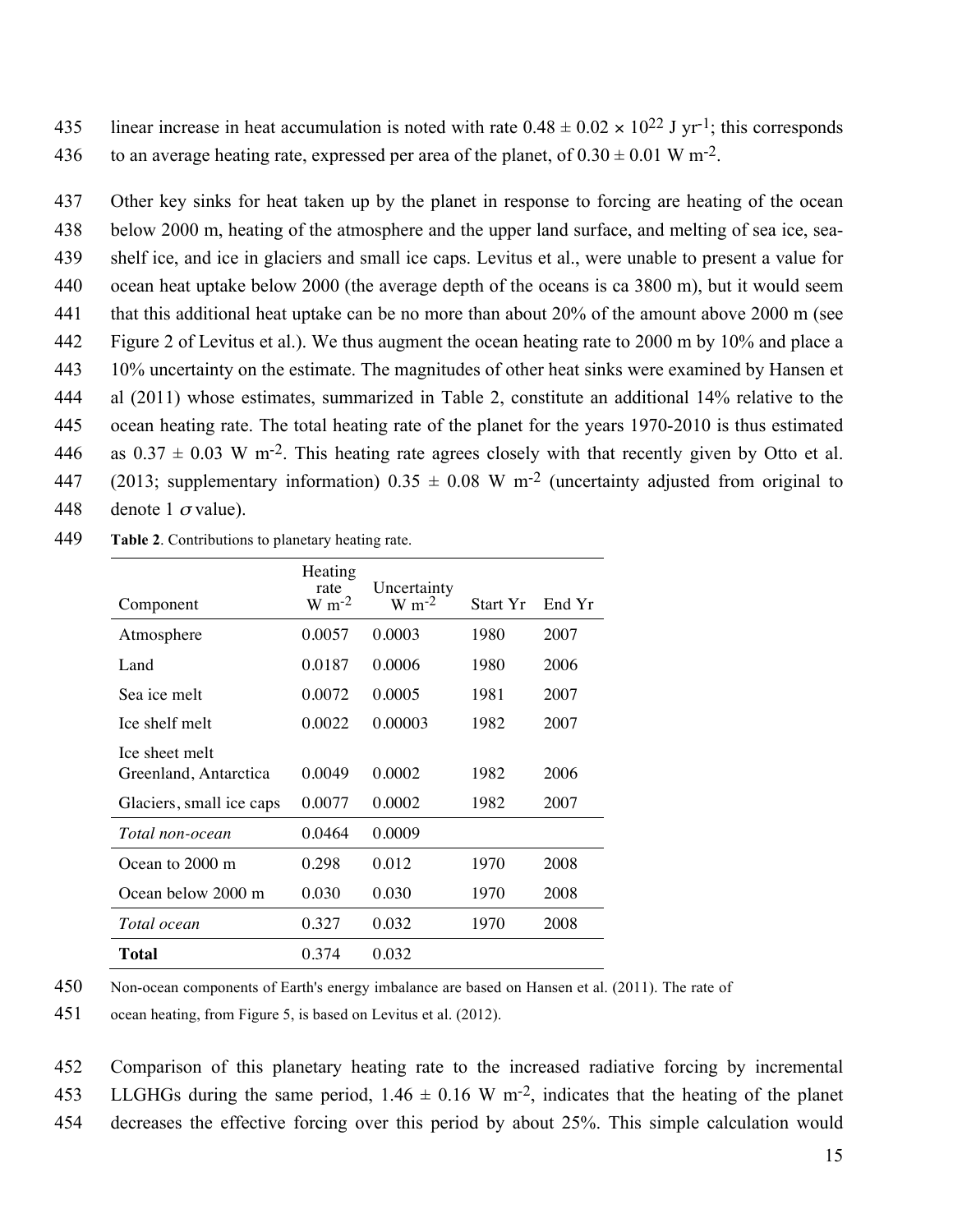455 suggest that the equilibrium sensitivity should be about  $(0.75<sup>-1</sup> -1) = 33%$  greater than the 456 transient sensitivity calculated for this period, or about 0.53 W  $\mathrm{m}^2$ . A more explicit calculation 457 by Eq (7) yields the result  $S_{eq} = 0.55 \pm 0.14$  K (W m<sup>-2</sup>)<sup>-1</sup> equivalent to 2.0  $\pm$  0.5 K (3.7 W m<sup>-2</sup>)<sup>-1</sup>. This value, which coincides with the low end of the range for equilibrium climate sensitivity expressed as CO2 doubling temperature as given by the IPCC Assessment (Solomon et al., 2007), is an independent robust estimate of this lower limit equilibrium sensitivity.

 Finally, we take into account the uncertainties in the values of *S*tr and *S*eq obtained in this way, which we express as the value below which the actual value of the quantity is estimated as having 463 a probability of 5%, evaluated by multiplying the 1- $\sigma$  uncertainty by 1.64, and subtracting from 464 the central value. In this way we obtain what we denote as lower bounds for  $S_{tr}$  and  $S_{eq}$  of 0.28 465 and 0.31 K (W m<sup>-2</sup>)<sup>-1</sup> equivalent to 1.03 and 1.16 K (3.7 W m<sup>-2</sup>)<sup>-1</sup>, respectively. These lower bounds are well below the low end of the range for equilibrium climate sensitivity given by the IPCC 2007 Assessment, a consequence of the uncertainties in the estimated sensitivities, 18% 468 and 26% (1- $\sigma$ ) for the transient and equilibrium sensitivities, respectively. Examination of the sources of uncertainty in these quantities shows that it arises mainly from the uncertainty in the 470 forcing by LLGHGs, which we have taken as  $16\%$ , 1- $\sigma$ . As noted above, this uncertainty is 471 substantially greater than that given by IPCC Assessments,  $6.1\%$  (1- $\sigma$ ), but for the reasons stated above we feel that lower uncertainty estimate cannot be justified.

 The transient and equilibrium sensitivities determined here are based on the assumption, surely incorrect, that forcing by LLGHGs is the sole secular forcing change over the period 1970-2010. The principal other forcing is that due to tropospheric aerosols, and as noted above this forcing is highly uncertain. It would seem, however, that any incremental aerosol forcing over this period is almost certainly well less (in magnitude) than the incremental LLGHG forcing. Because the aggregate of other forcings, including tropospheric aerosol forcing, is almost certainly negative (i.e., exerting a cooling influence), Figure 3, the sensitivities based only on incremental LLGHG forcings are almost certainly lower bounds to the actual sensitivities characterizing Earth's climate system.

### Discussion

 Earth's equilibrium climate sensitivity is a key geophysical property of the Earth's climate 484 system, the ratio of the annually averaged change in global mean near-surface temperature  $T_s$  to radiative forcing, indefinitely maintained, once the climate system has reached a new steady state. Earth's transient climate sensitivity is the ratio of the change in surface temperature to forcing, but without the requirement that a new steady state has been reached. It is less than the equilibrium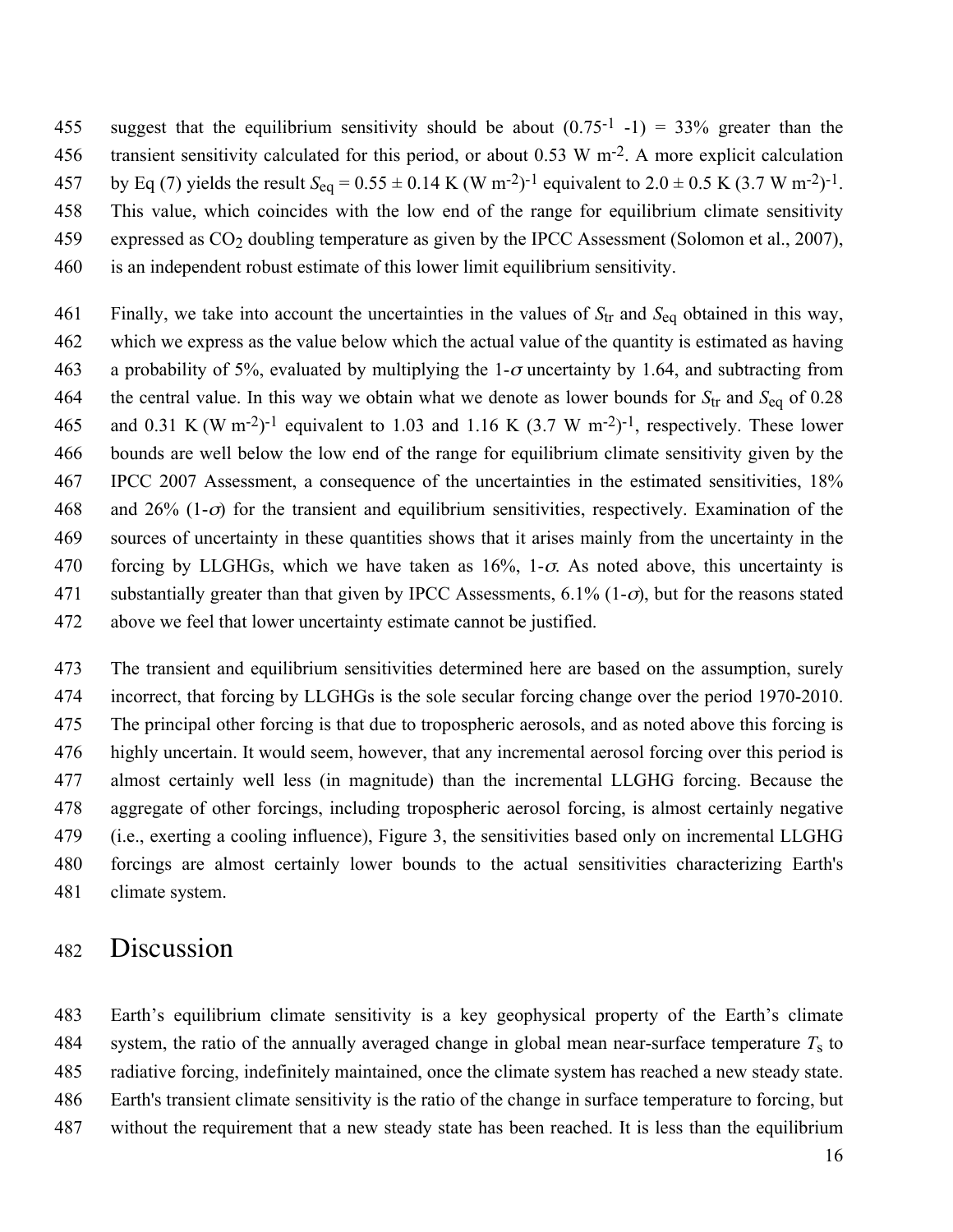sensitivity because the rate of heating of the planet serves as a heat sink in addition to radiation at the top of the atmosphere. The two sensitivities are related by this heating rate, Eq (8). We have provided best estimates for the lower bounds for both the transient and the equilibrium climate sensitivity, Table 1.

 Determining equilibrium climate sensitivity from empirical data requires accurate information on near-surface temperature, the net heat flux into the Earth's system, and the forcing at the top of the atmosphere. We claim that reliable such data exist for the period 1970-2010 with the exception of accurate forcing data, mainly because of uncertainty in forcing by tropospheric aerosols.

 We estimate the uncertainty in the increase in global temperature over the 40-year period examined here to be less than 0.05° C. This is supported by the close agreement of available data sets including radiosonde data and microwave measurements from the lower troposphere (Thorne et al., 2010). We note that temperature trend over land is ca. 3 times larger than over oceans and it cannot be excluded that land temperatures in some regions are influenced by factors other than those related to direct or indirect effects of the LLGHGs, such as excessive agriculture or forestry changes.

 Because of uncertainty in the forcing data it is not possible to determine a specific value for climate sensitivity. However, by considering only the forcing by LLGHGs it is possible to determine robust and useful lower limits of the transient and equilibrium sensitivities. We consider the lower-limit estimates obtained in this way to be robust on several grounds. From the perspective of emissions it seems highly unlikely that the production of tropospheric aerosols associated with fossil fuel combustion has decreased between 1970 and 2010.

 The change in aerosol forcing over the period 1970-2010 is very difficult to assess as in this 511 period there was a reduction of  $SO<sub>2</sub>$  emission in North America and Europe but an increase in China and India. According to IEA (Key World Energy Statistics, 2011) the burning of coal, the 513 main source of sulphate aerosol, has in this time (1973-2009) risen at about the same rate (2.2%  $514 \text{ yr}^{-1}$ ) as the total forcing contribution by LLGHGs (2.3% yr<sup>-1</sup>). Likewise the production of secondary organic aerosols, the second major component of anthropogenic aerosols (Zhang et al., 2007), would be expected to scale with fossil fuel combustion, as the photochemistry responsible for production of these aerosols is driven mainly by emissions of nitrogen oxides associated with fossil fuel combustion (DeGouw and Jimenez, 2009). Another complicating factor is that some aerosol substances, particularly black carbon, contribute a warming forcing. Emission of black carbon has been increasing in recent decades, especially in rapidly developing nations (Bond et al., 2007). If, as suggested (e.g., Ramanathan and Carmichael, 2008) this black carbon contributes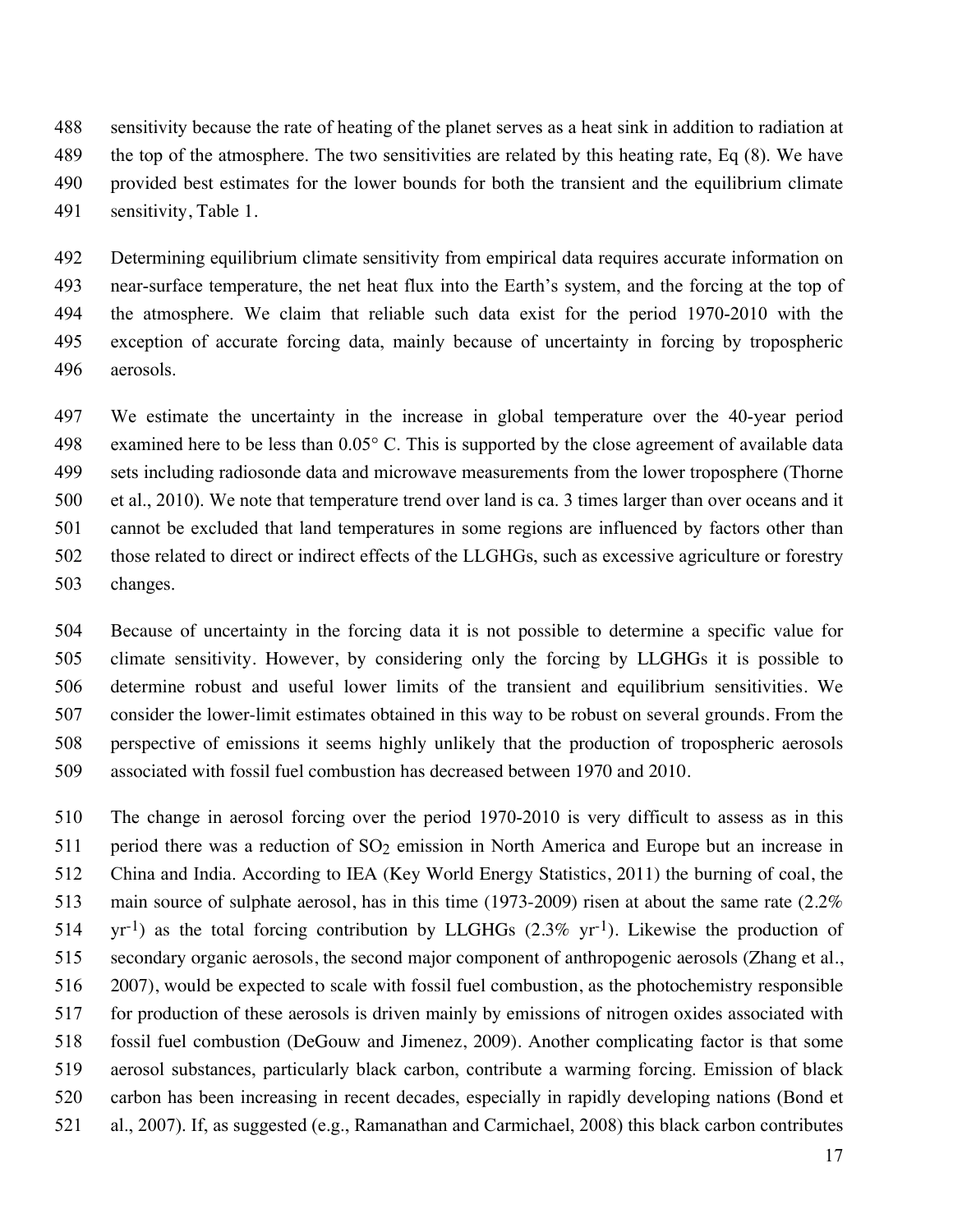substantially to climate forcing, then the increase in forcing over the 1970-2010 period would be greater than that due to the incremental greenhouse gases alone, and hence the actual climate sensitivities would be less than the minimum values we report.

 A key means of assessing the change in aerosol forcing over time is through satellite measurements. In particular the AVHRR (Advanced Very High Resolution Radiometer) instrument has been in operation throughout much of the time period and might be expected to provide a homogeneous set of measurements (Ignatov and Stowe, 2002) despite the limited wavelength coverage (two bands in the shortwave), restriction to measurements over oceans, concerns over calibration stability, concerns over contamination from clouds, glint and whitecaps, and sensitivity of retrieved AOD to assumptions about real and imaginary components of refractive index and phase function (Wagener et al., 1997; Mishchenko et al., 1999; 2012). Examination of the loading of anthropogenic aerosol is limited to years in which volcanic contribution to AOD is minimal. From examination of the time series of AOD from AVHRR retrievals Mishchenko et al. (2007) reported a significant systematic decrease in AOD over the years 1994-2005, a period minimally influenced by volcanic aerosols. Such a decrease would call into question the assumption made here that aerosol forcing is not decreasing over the time period employed here (1970-2010) of the determination of minimum climate sensitivity. However subsequently these investigators (Mishchenko et al., 2012) reported that the retrieved AOD is highly sensitive to assumed imaginary component of refractive index such that within reasonable assumptions on this quantity there is essentially no change in global and hemispheric AOD between 1985 and 2006, supporting the assumption of the present study.

 Although available only for a shorter time record the MODIS (Moderate Resolution Imaging Spectroradiometer) and MISR (Multi-angle Imaging Spectroradiometer) satellite instruments are less subject to the interferences and biases associated with retrievals of AOD by AVHRR. Remer et al (2008; their figure 5) found no discernible trend in global over-ocean AOD as determined by MODIS on both Terra and Aqua platforms over the period 2002 - 2006. Subsequently Zhang and Reid (2010), examining mid-visible over-ocean AOD as determined from the ten-year (2000– 2009) Terra MODIS and MISR aerosol products and 7 years of Aqua MODIS, found a 550 statistically negligible global trend in AOD of  $0 \pm 0.003$  per decade. A similar conclusion was reached by Stevens and Schwartz (2012) based on lack of trend of AOD from MISR measurements of and lack of trend of upwelling shortwave irradiance in cloud-free regions as measured from satellite by CERES (Clouds and Earth's Radiant Energy System).

 Taken as a whole, the satellite observations lend strong support to the assumption employed in our analysis of little or no decrease in loading of anthropogenic aerosols over this time period and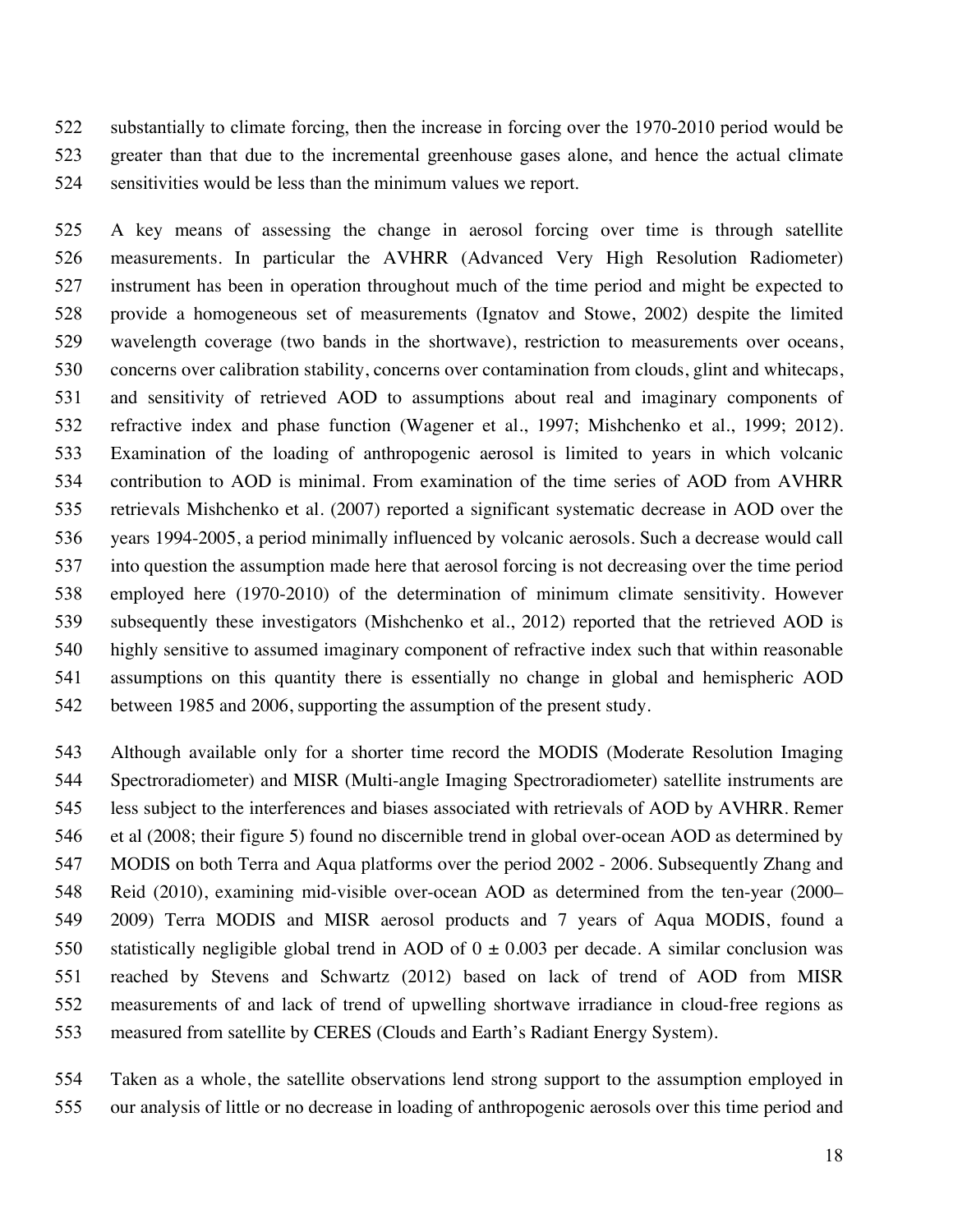in turn the conclusion that the climate sensitivities determined under that assumption are minimum values. In fact, the small change in AOD indicated in those studies suggests that the actual transient and equilibrium sensitivities may be fairly close to the minimum values that we report in Table 1.

 Estimating equilibrium climate sensitivity from transient sensitivity requires information on the global radiative imbalance (planetary heating rate). Although in principle this quantity might be estimated by satellite measurements, current measurements lack the required accuracy or precision. Consequently we use estimates of the accumulation of heat in the Earth climate system determined mainly from measurements of ocean temperature as a function of time, with the heating rate determined as the time derivative. It is possible to do this for the period 1970-2010 but hardly for any earlier period. The Levitus assessment of heating rate, is lower than other current estimates (Lyman, 2012 and references therein) but is more comprehensive and for that reason more relevant for this study. The heat accumulation in the ocean below 2000 m is poorly known and we have expressed this with a significant error bar. However, as the heating rate below 2000 m is certainly much smaller than that above 2000 m, the uncertainty in this heating rate is of little consequence.

 We have not intended here to determine a best estimate or an upper bound to climate sensitivity, both of which would require reliable data on aerosol forcing, as noted by Gregory et al (2002), who were unable to determine an upper bound to equilibrium sensitivity for the same reason. Schwartz (2012) presented a similar analysis for a range of forcings employed in recent modeling studies and showed that this range of forcings resulted in a wide range for equilibrium sensitivity,  $0.31 \pm 0.02$  to  $1.32 \pm 0.31$  K (W m<sup>-2</sup>)<sup>-1</sup>. Here the more limited time span and the small change in aerosol forcing over this period, together with improved estimates of planetary heating rate, permit determination of a fairly robust lower-bound estimate of climate sensitivity.

 The quantity that we have denoted as the lower bound minimum equilibrium sensitivity, that is, 581 our best estimate of the minimum sensitivity minus 1.64 times the 1- $\sigma$  uncertainty associated with this best estimate, corresponding to 95% of the probability distribution function, PDF, (taken as 583 normally distributed) of the minimum sensitivity, 0.31 K (W m<sup>-2</sup>)<sup>-1</sup> or 1.15 K (3.7 W m<sup>-2</sup>)<sup>-1</sup> (Table 1) is essentially equal to the no-feedback Planck sensitivity of Earth's climate system. From this we conclude that it is "very likely" (in the sense used by the IPCC Fourth Assessment Report, 2007) that net climate feedback is positive relative to the Planck sensitivity, or equivalently that it is "very unlikely" that this net feedback is negative. This lower bound is also essentially equal to the "likely" (84% of the PDF) lower bound of climate sensitivity given by the 2007 IPCC Assessment Report. The present observationally based analysis would thus seem to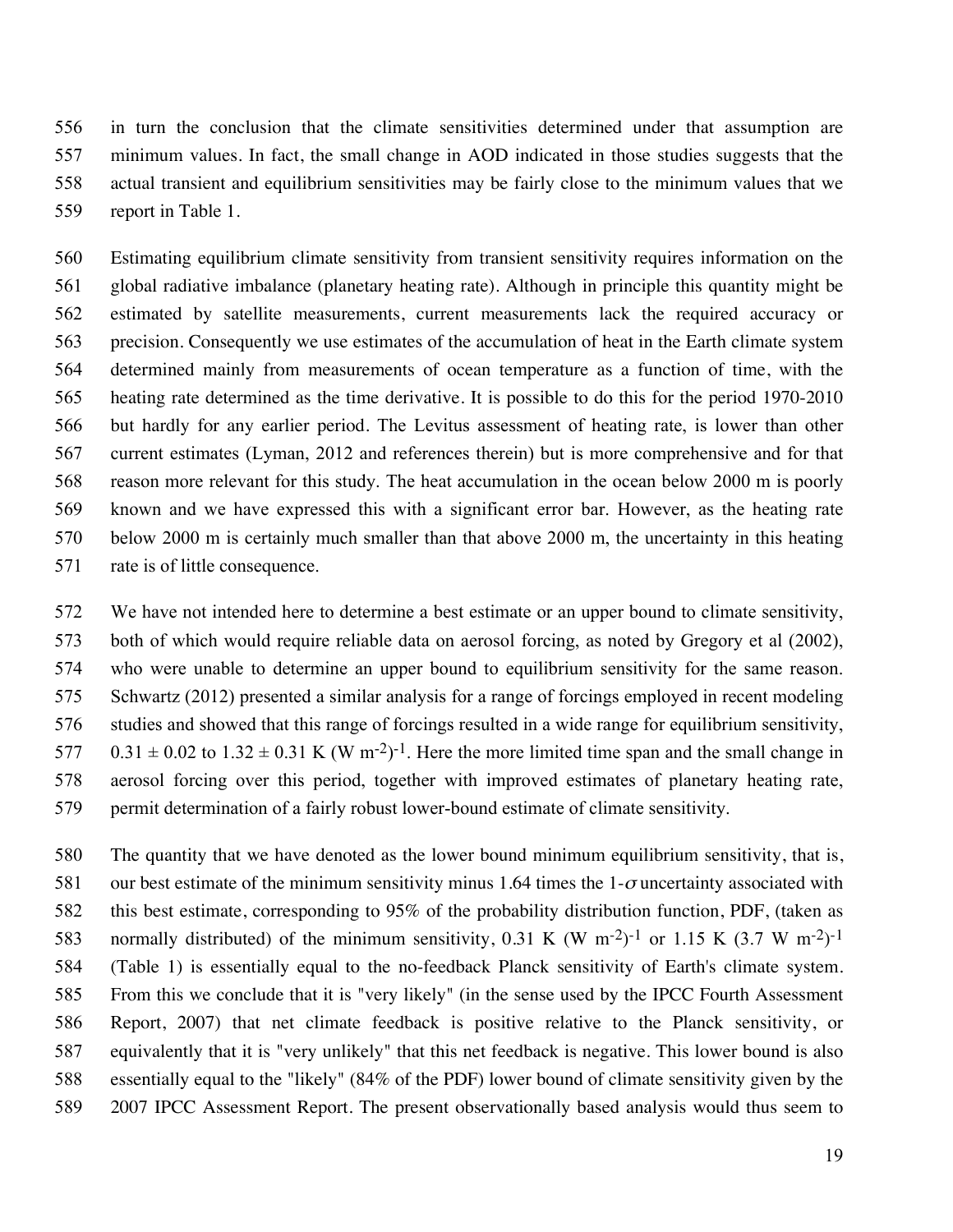yield a firmer estimate of the lower bound of climate sensitivity than that given by the 2007 IPCC Assessment.

 Although the transient climate sensitivity examined here is somewhat different from the so-called "transient climate response" of global climate models, evaluated as the increase in global 594 temperature in a climate model run during which  $CO<sub>2</sub>$  mixing ratio is increased at a compound 595 rate of 1% yr<sup>-1</sup> at the time (70 years) at which  $CO<sub>2</sub>$  mixing ratio is twice its initial value, it seems useful to compare these quantities as both quantities are a measure of climate response to a ramped forcing. It has been suggested (e.g., Meinshausen et al., 2009) that the transient climate response may in fact be a more useful quantity for policymaking than the equilibrium climate sensitivity because of the long time (centuries) associated with reaching a new steady state. The transient climate response of the climate models examined in the IPCC Fourth Assessment (Randall et al., 2007) varies between 1.2 K and 2.6 K, with a mean value of 1.9 K. These values 602 may be compared to the best-estimate minimum value of  $S_{tr}$  obtained here, 0.39 K (W m<sup>-2</sup>)<sup>-1</sup> or 603 1.46 K (3.7 W m<sup>-2</sup>)<sup>-1</sup> (Table 1), with a 5% lower bound of 0.28 K (W m<sup>-2</sup>)<sup>-1</sup> or 1.03 K (3.7 W m<sup>-2</sup>)<sup>-1</sup>. The minimum transient climate sensitivity determined here is thus at the low end of the range of transient climate response exhibited by the climate models and is thus consistent with those results.

607 A puzzling factor, noted above, is the modest warming since the end of the  $19<sup>th</sup>$  century that 608 amounts only to some 0.8 K. The forcing of the greenhouse gases so far amounts to 2.8 W m<sup>-2</sup>. If the observed warming were due only to greenhouse gas forcing, then we would arrive at a very 610 low climate sensitivity of 0.31 K (W m<sup>-2</sup>)<sup>-1</sup> or 1.16 K (3.7 W m<sup>-2</sup>)<sup>-1</sup>, Fig. 2. Either there was a compensating increasing trend in negative (cooling) forcing over this period due to increasing aerosols or, in the alternative extreme, the climate sensitivity is actually that low and, over the period 1970-2010 there was no increase in the cooling aerosol forcing.

 If we were to assume an incremental negative (cooling) aerosol forcing over the period 1970- 2010 of -0.5 W m<sup>-2</sup> then the resulting value of the transient sensitivity would be  $S_{tr} = 0.60$  K (W m<sup>-2</sup>)<sup>-1</sup> substantially greater than the lower bound sensitivity given in Table 1. The corresponding 617 equilibrium sensitivity is 1.07 K (W m<sup>-2</sup>)<sup>-1</sup> [3.97 K (3.7 W m<sup>-2</sup>)<sup>-1</sup>], a value more or less in agreement with some climate model results. However, as noted above, there is no support in observations for such an increase in the magnitude of aerosol forcing.

 The parameters used in these estimates must be considered open to further refinement. The forcing of the enhanced greenhouse gases, which is probably the most reliable, is expected to be 622 correct within some  $16\%$ , 1- $\sigma$ . Other contributing forcings, in particular those due to different kinds of aerosols, are not very well known. As discussed above, the net aerosol contribution in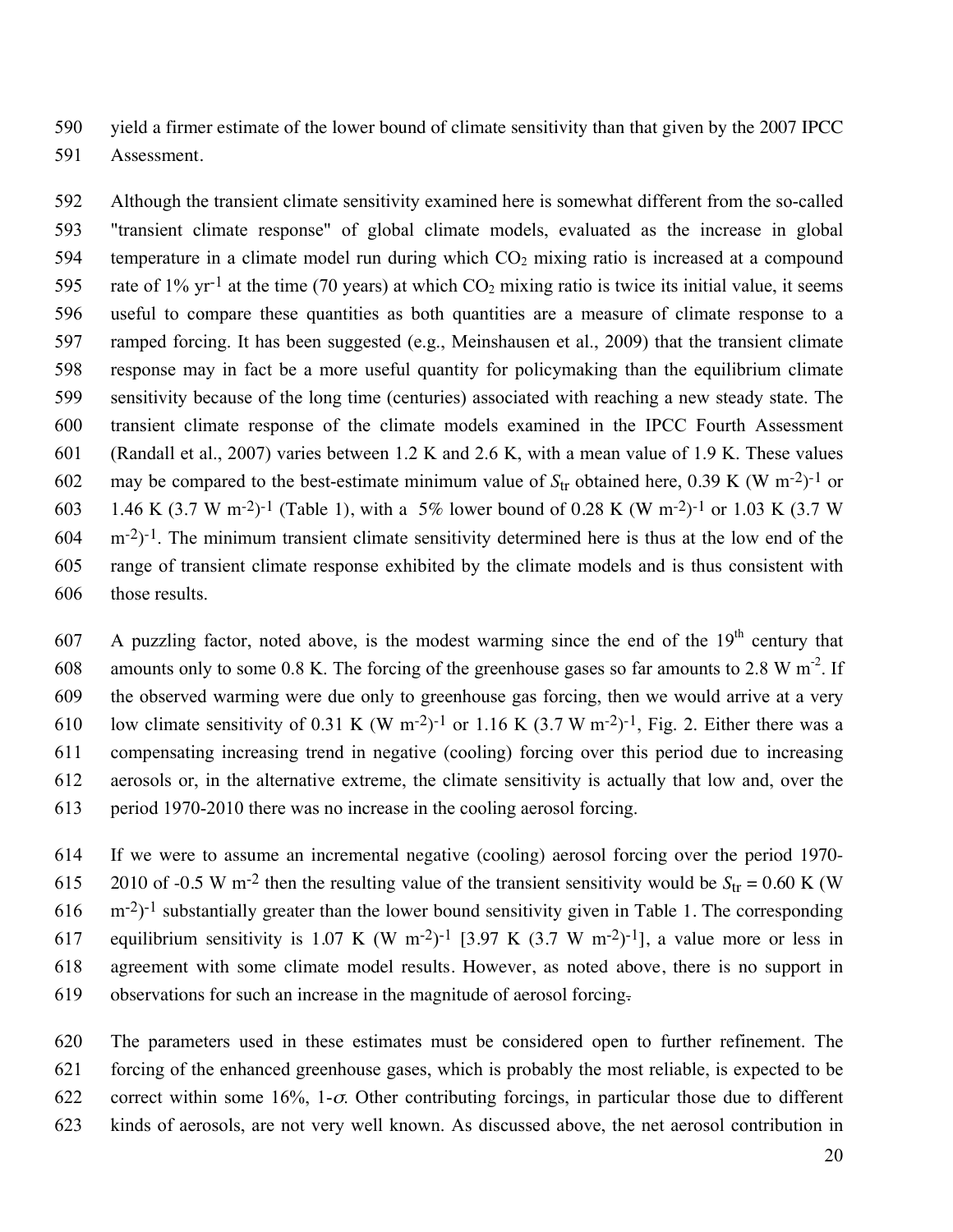the period 1970 – 2010 was probably rather small, but a modest increase cannot be excluded. Nor for that matter is it possible to exclude a minor reduction in the overall contribution from cooling aerosols in this period, but this seems less likely. Based on the foregoing considerations we feel rather confident that the values of transient and equilibrium climate sensitivity determined here constitute robust lower bounds.

629 The equivalent  $CO_2$  mixing ratio today (for present forcing by LLGHG of 2.8 Wm<sup>-2</sup>) corresponds 630 to ca 475 ppm  $CO<sub>2</sub>$ . An equivalent  $CO<sub>2</sub>$  mixing ratio of 560 ppm, equal to a doubling of the pre- industrial value, is expected to be reached in some 30 years, or around 2040. If the transient 632 sensitivity is equal to the best estimate lower bound value determined here, 0.39 K (W m<sup>-2</sup>)<sup>-1</sup> and if aerosol forcing remains roughly constant at its present value, the further increase in greenhouse gas forcing would result in a further temperature increase over this time of ca 0.34 K in addition to the ca 0.8 K warming that has occurred already, at an average rate of some 0.11 K per decade. As this temperature increase is based on the lower bound transient sensitivity, it is a lower bound to the actual increase in temperature that would be expected.

 Studies with coupled atmosphere-ocean climate models show that transient response to a step- function forcing that is reached within a decade or so of imposition of a forcing comprises the great majority (75% or more) of the total response. For this reason we suggest that transient climate sensitivity is more useful than equilibrium sensitivity for policy purposes such as developing strategies to limit the increase of global temperature to a particular value. Additionally transient sensitivity can more readily and more confidently be determined from observations. Consequently we recommend that increased attention be directed to determination of transient sensitivity in models and observations.

 A critical issue is whether a time period of 40 years is sufficient to infer a climate sensitivity given fluctuations in global mean temperature in observations and coupled AOGCM calculations on such time scales. In this respect it is reassuring that an alternative estimate of *S*tr obtained for the whole period 1860-2012 is very close to the minimum value, including the two standard deviations, obtained in this analysis.

 The question also arises whether a measure of global temperature change obtained using only ocean data might be more robust than that obtained using the combined land-ocean data. We used the combined land-ocean record because this quantity in fact yields the change in global mean surface temperature that is conventionally employed in the definition of Earth's climate sensitivity. However the concern arises over systematic errors in the land record from station siting, for example. However recent examination has shown little effect from such siting issues [Rohde et al., 2013]. A more intrinsic question might be whether land surface temperature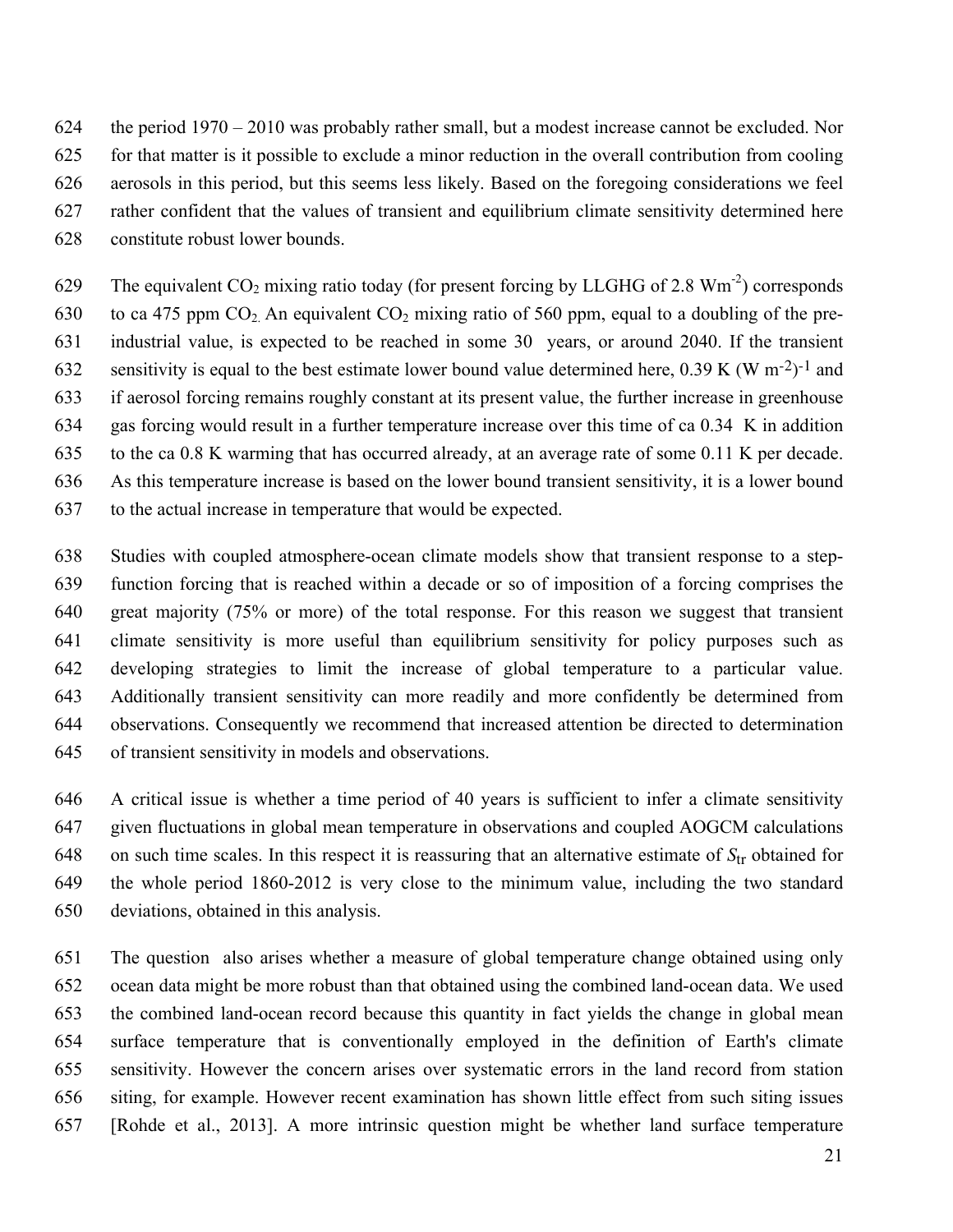inherently exhibits a greater response to forcing than ocean temperature, as indicated, for example, by Fasullo [2010]. Nonetheless, as the land temperature contributes only 30% to the global mean temperature we feel confident in our use of the global surface temperature record in the present analysis, although we would not preclude the use of only the ocean surface temperature record in future work.

 We might finally observe that equilibrium climate sensitivity should not be viewed as a general property of Earth's climate system but rather as a property of the present climate system exposed only to minor perturbations about an initial steady state. Climate sensitivity specifies only the response of global mean surface temperature to the radiative perturbation, it presents thus only a one-dimensional view of a very rich, multi-dimensional response of the climate system to such a perturbation. Nonetheless, at present even this very limited quantity is highly uncertain, at least a factor of 2 in the 2007 IPCC Assessment. Moreover, climate model studies have shown that climate sensitivity is highly sensitive to parameterizations of sub-grid processes within the limits of present understanding [e.g., Sanderson et al., 2008; Collins et al., 2011]. Consequently any information that can be gained on climate sensitivity from empirical assessments such as the present one must be considered as useful in furthering understanding of the climate system and constraining estimates of this quantity by any approach.

# Summary and Conclusions

 Principal approaches to determining Earth's climate sensitivity are studies with climate models and empirical determination from temperature change and forcing, either over the historical record or from paleo records. In principle if the models are physically correct, the climate model approach is by far the most comprehensive method, and consequently this approach has been the focus of much investigation, as summarized and assessed in the several IPCC reports and elsewhere. However current climate models rest heavily on assumptions and parameterizations, especially in their treatment of clouds, that are manifested by large differences in the feedbacks and resultant climate sensitivity (Bony et al., 2006; Webb et al., 2006; Soden and Held, 2006; Stevens and Boucher, 2012). For that reason we argue that empirical assessments are of considerable value, and it is in that spirit that we have conducted the present investigation.

 Examination of the record of global temperature and forcing by greenhouse gases shows that 687 these quantities have broadly been running in parallel for the major part of over the  $20<sup>th</sup>$  century, 688 with an average ratio of ca 0.3 K  $(Wm^{-2})^{-1}$ , Fig.2. Interpretation of this ratio as an integrated transient climate sensitivity is intriguing. However such a low value is generally interpreted as due mainly to the effect of anthropogenic tropospheric aerosols reducing the forcing of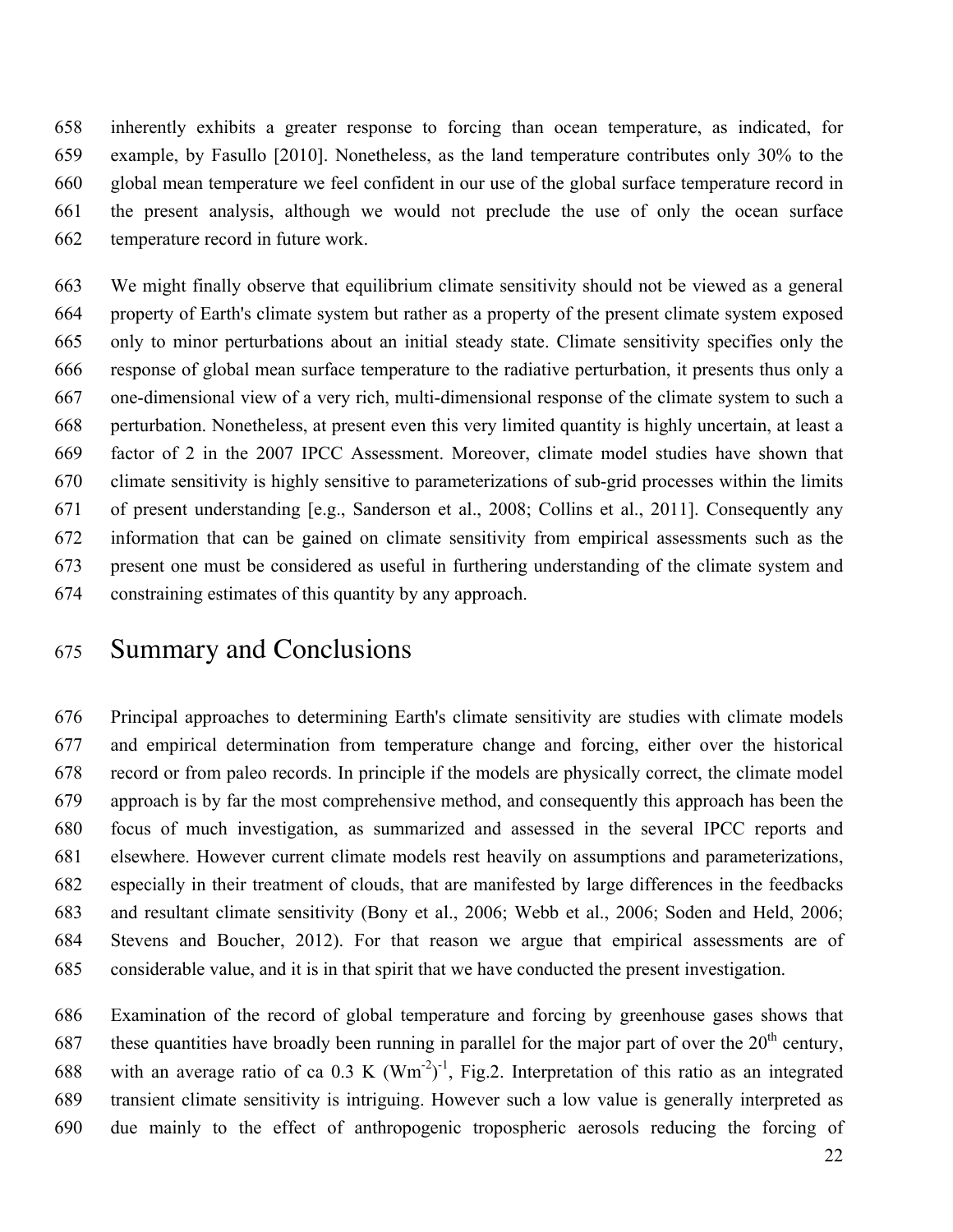greenhouse gases. Accepting this interpretation implies *de facto* that human society has inadvertently been engineering the climate during the whole period. As these aerosols are short- lived in the atmosphere, this interpretation would imply also that future reduction in the 694 emissions of aerosol precursor gases in conjunction with future reductions in  $CO<sub>2</sub>$  emissions would give rise to a rapid increase in global temperature as the aerosol offset is reduced.

 In this study we examined data for the time period 1970-2010 for which measurements of ocean heat content and global temperature permit calculation of transient and equilibrium sensitivity, provided forcing is known or assumed. For forcing we used the forcing due only to incremental greenhouse gases over this period. Based on satellite observations and records of emissions we argued that the change in aerosol forcing over this period was small, and if anything negative (net cooling influence). Consequently our use only of incremental greenhouse gas forcing in calculating transient and equilibrium sensitivities yields a lower bound to these quantities. Our 703 best estimate lower bounds to these quantities are  $0.39 \pm 0.07$  and  $0.54 \pm 0.14$  K (W m<sup>-2</sup>)<sup>-1</sup>, 704 respectively, equivalent to 1.46  $\pm$  0.26 and 2.02  $\pm$  0.53 K (3.7 W m<sup>-2</sup>)<sup>-1</sup>, where the latter unit permits comparison to commonly presented estimates and assessments of transient climate 706 response and equilibrium CO<sub>2</sub> doubling temperature; the uncertainties represent  $1-\sigma$  estimates evaluated from uncertainties in forcing, temperature change, and rate of change of ocean heat content. The best estimate for transient sensitivity that we found is at the low end of the range of 709 transient climate response at the time of  $CO<sub>2</sub>$  doubling in recent 1% per year climate model experiments, which varies between 1.2 K and 2.6 K temperature increase, with a mean value of 1.9 K. Likewise, our best estimate of the lower bound climate sensitivity essentially coincides with the low end of the "likely" range (central 68% of the probability distribution function) of equilibrium sensitivity given in the 2007 IPCC Assessment.

 We also presented quantities that we denoted as lower bounds to the two climate sensitivities, 715 which we calculated as the best estimate minus 1.64  $\sigma$ , to extend the uncertainty range to encompass all but the 5% tail of the distribution, for the probability distribution function for these quantities taken as normally distributed. For these quantities we obtained for transient and 718 equilibrium sensitivities 0.28 and 0.31 K (W m<sup>-2</sup>)<sup>-1</sup>, respectively, equivalent to 1.03 and 1.16 K (3.7 W m<sup>-2</sup>)<sup>-1</sup>. The lower bound to equilibrium sensitivity calculated in this way exceeds the no- feedback Planck sensitivity, establishing observationally, within the assumptions of this analysis, that feedback in the climate system can confidently be taken as positive.

 With respect to an observationally based best central or upper limit estimate of climate sensitivity, we, as others have been as well, are limited by lack of confident knowledge of forcing, specifically the incremental aerosol forcing over the period examined here 1970-2010.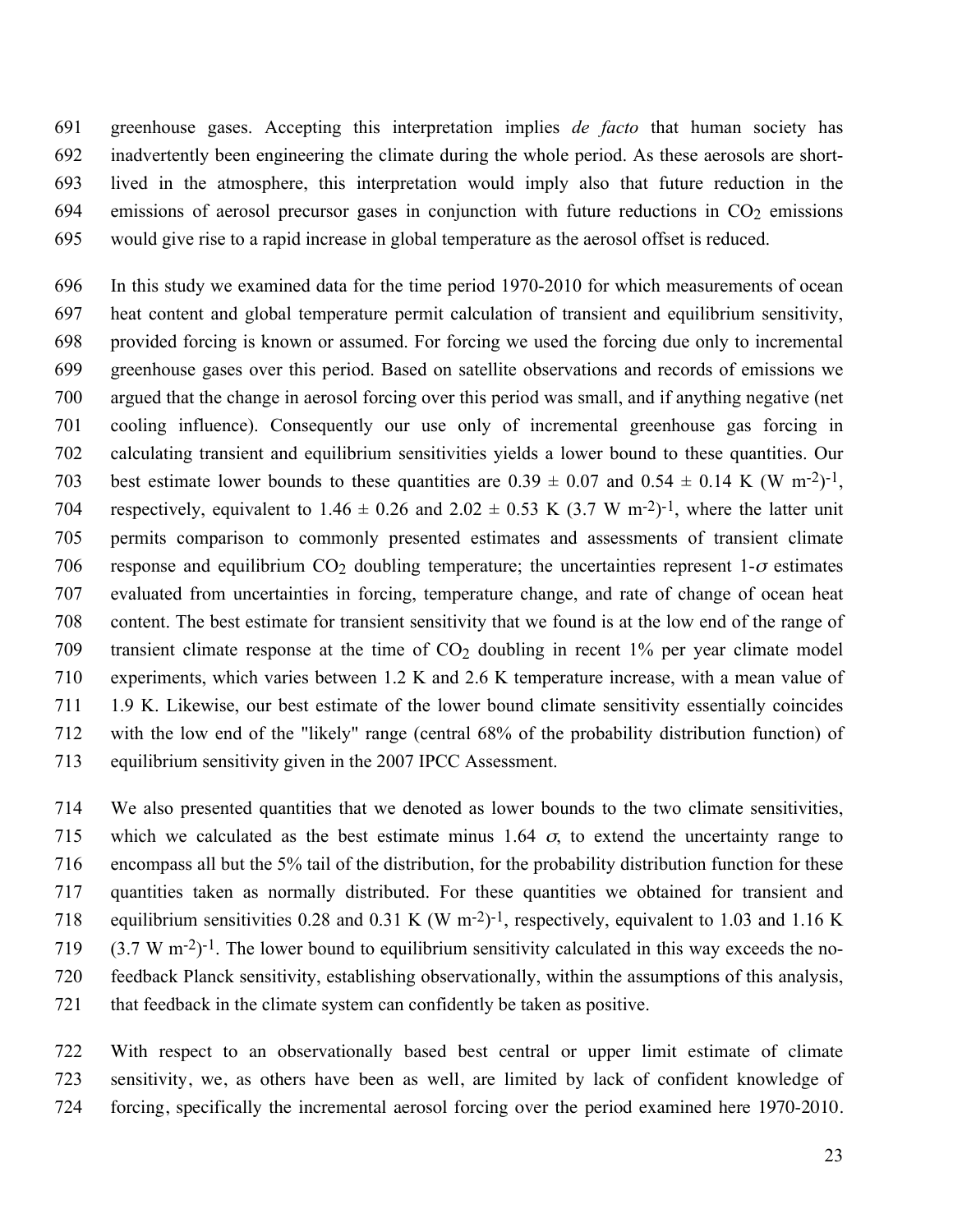We note however that improvements in monitoring aerosol amount and radiative influence by satellite give hope for the ability to quantify aerosol forcing in the not too distant future, with the resultant ability to yield a best estimate for climate sensitivity, not just a lower bound. This would amount to a major advance in confident understanding Earth's climate system and its susceptibility to perturbations, given the difficulty in determining Earth's climate sensitivity from model calculations, as long recognized (Hansen et al., 1984; Schlesinger, 1988) and more recently underscored by Roe and Baker (2007). In this regard we noted that if the incremental 732 negative aerosol forcing between 1970 and 2010 were as great (in magnitude) as 0.5 W m<sup>-2</sup>, the 733 transient sensitivity would be  $S_{tr} = 0.60 \text{ K}$  (W m<sup>-2</sup>)<sup>-1</sup>, and the equilibrium sensitivity would be 734 1.07 K (W m<sup>-2</sup>)<sup>-1</sup>, equivalent to 4.0 K (3.7 W m<sup>-2</sup>)<sup>-1</sup>. As such a high incremental aerosol forcing is unsupported by satellite observations, we consider it therefore highly unlikely that equilibrium 736 climate sensitivity is greater than about 4 K  $(3.7 \text{ W m}^{-2})^{-1}$ . As this value is well within the range of current estimates, this result is more important in constraining the upper bound of climate sensitivity than in providing an improved best estimate of this sensitivity.

## Acknowledgment

 SES was supported by the U.S. Department of Energy's Atmospheric System Research Program (Office of Science, OBER) under Contract No. DE-AC02-98CH10886.

## References

- Aldrin, M., Holden, M., Guttorp, P., Skeie, R. B., Myhre, G., & Berntsen, T. K. (2012). Bayesian estimation of climate sensitivity based on a simple climate model fitted to observations of hemispheric temperatures and global ocean heat content. Environmetrics, 23(3), 253-271.
- Andrews, T., Gregory, J. M., Webb, M. J. and Taylor, K. E. 2012. Forcing, feedbacks and climate sensitivity in CMIP5 coupled atmosphere-ocean climate models. *Geophys. Res. Lett.* **39**, L09712.
- Bengtsson, L. 2001. Uncertainties of global climate prediction. In: *Global Biogeochemical Cycles in the Climate System* eds. E.-D. Schulze, M. Heimann, S. Harrison, E. Holland, J. Lloyd, I. C. Prentice*et al.*). Academic Press,
- San Diego, San Francisco, New York, Boston, London, Sydney, Tokyo.
- Boden, T. A., Marland, G. and Andres, R. J. 2010. Global, Regional, and National Fossil-Fuel CO2 Emissions. Carbon Dioxide Information Analysis Center, Oak Ridge National Laboratory, U.S. Department of Energy, Oak Ridge, TN.
- Boer, G. J. and Yu, B. 2002. Climate sensitivity and climate state. *Clim Dyn* **21**, 167–176.
- Bond, T. C., Bhardwaj, E., Dong, R., Jogani, R., Jung, S., Roden, C. *et al.* 2007. Historical emissions of black and organic carbon aerosol from energy-related combustion, 1850–2000. *Global Biogeochem. Cycles* **21**, GB2018.
- Bony, S., Colman, R., Kattsov, V. M., Allan, R. P., Bretherton, C. S., Dufresne, J.-L. *et al.* 2006. How well do we understand and evaluate climate change feedback processes? *J. Climate* **19**, 3445-3482.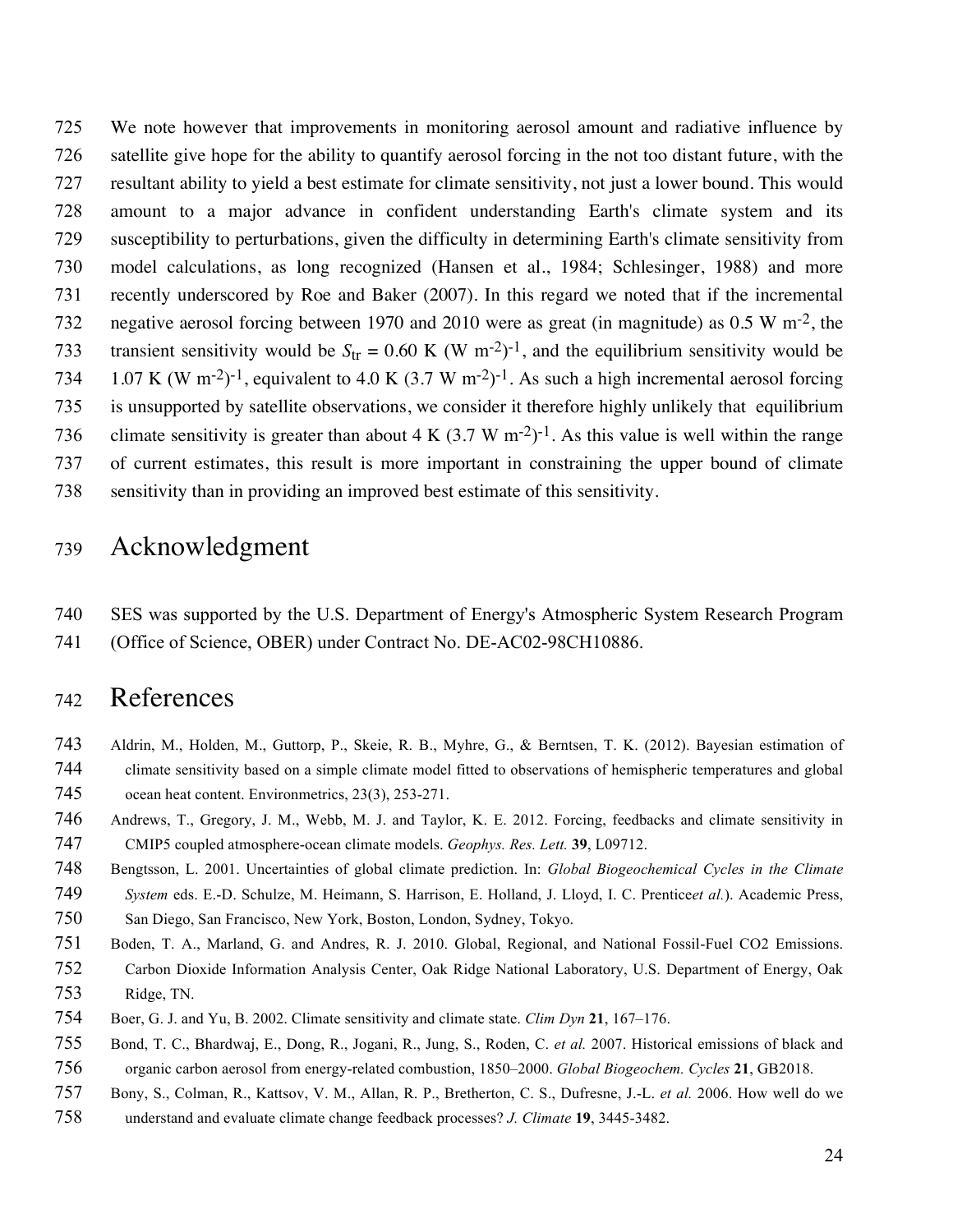- Bourassa, A. E., Robock, A., Randel, W. J., Deshler, T., Rieger, L. A., Lloyd, N. D. *et al.* 2012. Large Volcanic Aerosol Load in the Stratosphere Linked to Asian Monsoon Transport. *Science* **337**, 78-81.
- Brohan, P., Kennedy, J. J., Harris, I., Tett, S. F. B. and Jones, P. D. 2006. Uncertainty estimates in regional and global observed temperature changes: A new data set from 1850. *J. Geophys. Res.* **111**, D12106.
- Church, J. A., White, N. J., Konikow, L. F., Domingues, C. M., Cogley, J. G., Rignot, E. *et al.* 2011. Revisiting the 764 Earth's sea-level and energy budgets from 1961, to 2008. *Geophys. Res. Lett.* **38**, L18601.
- Collins, M., Booth, B. B., Bhaskaran, B., Harris, G. R., Murphy, J. M., Sexton, D. M., & Webb, M. J. (2011).
- Climate model errors, feedbacks and forcings: a comparison of perturbed physics and multi-model ensembles. *Climate dynamics*, *36*(9-10), 1737-1766.
- Collins, W. D., Ramaswamy, V., Schwarzkopf, M. D., Sun, Y., Portmann, R. W., Fu, Q. *et al.* 2006. Radiative forcing by well-mixed greenhouse gases: Estimates from climate models in the IPCC AR4. *J. Geophys. Res.* **111**, D14317.
- De Gouw, J. and Jimenez, J. L. 2009. Organic Aerosols in the Earth's Atmosphere. *Environ. Sci. Technol.* **43**, 7614- 7618.
- Dufresne, J.-L. and Bony, S. 2008. An assessment of the primary sources of spread of global warming estimates from coupled atmosphere-ocean models. *J. Clim.* **21**, 5135-5144.
- Fasullo, J. T., 2010: Robust Land–Ocean Contrasts in Energy and Water Cycle Feedbacks\*. J. Climate, 23, 4677– 4693. doi: http://dx.doi.org/10.1175/2010JCLI3451.1
- Forest, C. E., Stone, P. H., & Sokolov, A. P. (2008). Constraining climate model parameters from observed 20th century changes. Tellus A, 60(5), 911-920.
- Forster, P., Ramaswamy, V., Artaxo, P., Berntsen, T., Betts, R., Fahey, D. W. *et al.* 2007. Changes in Atmospheric Constituents and in Radiative Forcing. In: *Climate Change 2007: The Physical Science Basis. Contribution of*
- *Working Group I to the Fourth Assessment Report of the Intergovernmental Panel on Climate Change* eds. S.
- Solomon, D. Qin, M. Manning, Z. Chen, M. Marquis, K. B. Averyt*et al.*). Cambridge University Press, Cambridge, United Kingdom and New York, NY.
- Gao, C., Robock, A. and Ammann, C. 2008. Volcanic forcing of climate over the past 1500 years: An improved ice-core-based index for climate models. *J. Geophys. Res.* **113**, D23111.
- Gregory, J. M. and Forster, P. M. 2008. Transient climate response estimated from radiative forcing and observed temperature change. *J. Geophys. Res.* **113**, D23105.
- Gregory, J. M., Stouffer, R. J., Raper, S. C. B., Stott, P. A. and Rayner, N. A. 2002. An Observationally based estimate of the climate sensitivity. *J. Climate* **15**, 3117-3121.
- Hansen, J., Lacis, A., Rind, D., Russell, G., Stone, P., Fung, I. *et al.* 1984. Climate Sensitivity: Analysis of Feedback Mechanisms, in Climate Processes and Climate Sensitivity. In: *AGU Geophysical Monograph 29* eds. J. E. Hansen and T. Takahashi). American Geophysical Union, 130-163.
- Hansen, J., Sato, M. and Ruedy, R. 1997. Radiative forcing and climate response. *J. Geophys. Res.* **102**, 6831-6864.
- Hansen, J., Sato, M., Ruedy, R., Kharecha, P., Lacis, A., Miller, R. L. *et al.* 2007. Climate simulations for 1880–2003 with GISS modelE. *Clim. Dyn.* **29**, 661-696.
- Hansen, J., Ruedy, R., Sato, M. and Lo, K. 2010. Global surface temperature change. *Rev. Geophys.* **48**, RG4004.
- Hansen, J., Sato, M., Kharecha, P., and von Schuckmann, K. 2011. Earth's energy imbalance and implications, *Atmos. Chem. Phys*. **11**, 13421–13449.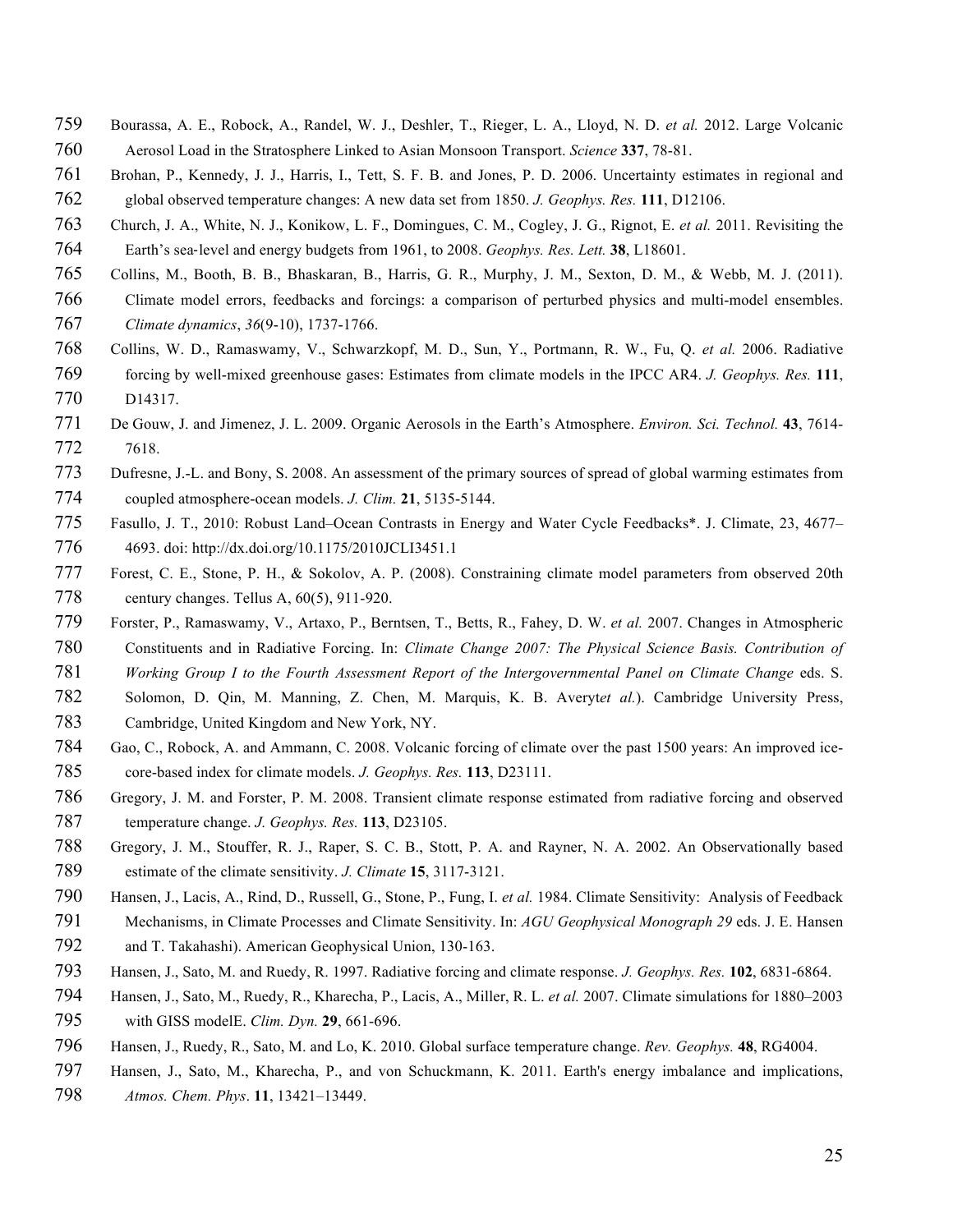- Hansen J., M Sato, G Russell, P Kharecha, 2013, Climate Sensitivity, Sea Level, and Atmospheric CO2, submitted to Phil. Trans. R. Soc. A
- Held, I. M., Winton, M., Takahashi, K., Delworth, T., Zeng, F. and Vallis, G. K. 2010. Probing the Fast and Slow Components of Global Warming by Returning Abruptly to Preindustrial Forcing. *J. Climate* **23**, 2418-2427.
- Iacono, M. J., Delamere, J. S., Mlawer, E. J., Shephard, M. W., Clough, S. A. and Collins, W. D. 2008. Radiative forcing by long-lived greenhouse gases: Calculations with the AER radiative transfer models. *J. Geophys. Res.*
- **113**, D13103.
- IEA (International Energy Agency) 2011. Key World Energy Statistics.
- Ignatov, A. and Stowe, L. 2002. Aerosol retrievals from individual AVHRR channels. Part I: Retrieval algorithm and transition from Dave to 6S radiative transfer model. *J. Atmos. Sci.* **59**, 313-334.
- Joshi, M., Shine, K., Ponater, M., Stuber, N., Sausen, R. and Li, L. 2003. A comparison of climate response to different radiative forcing in three general circulation models: towards and improved metric of climate change. *Clim Dyn* **20**, 843-854.
- Kloster, S., Dentener, F., Feichter, J., Raes, F., Lohmann, U., Roeckner, E. *et al.* 2010. A GCM study of future climate response to aerosol pollution reductions. *Climate Dyn.* **34**, 1177-1194.
- Levitus, S., Antonov, J. I., Boyer, T. P., Baranova, O. K., Garcia, H. E., Locarnini, R. A. *et al.* 2012. World ocean heat content and thermosteric sea level change (0-2000 m), 1955-2010. *Geophys. Res. Lett.* **39**, L10603.
- Loeb, N. G., Wielicki, B. A., Doelling, D. R., Smith, G. L., Keyes, D. F., Kato, S. *et al.* 2009. Toward Optimal Closure of the Earth's Top-of-Atmosphere Radiation Budget. *J. Climate* **22**, 748-766.
- Lyman, J. 2011. Estimating global energy flow from the global upper ocean. *Surv Geophys.* **33**, 387-393.
- Maslin, M. and Austin, P. 2012. Climate models at their limit. *Nature* **486**, 183-184.
- Meehl, G. A., Stocker, T. F., Collins, W. D., Friedlingstein, P., Gaye, A. T., Gregory, J. M. *et al.* 2007. Global Climate Projections. In: *Climate Change 2007: The Physical Science Basis. Contribution of Working Group I to*
- *the Fourth Assessment Report of the Intergovernmental Panel on Climate Change* eds. S. Solomon, D. Qin, M.
- Manning, Z. Chen, M. Marquis, K. B. Averyt*et al.*). Cambridge University Press, Cambridge, United Kingdom 824 and New York, NY.
- Meinshausen, M., Meinshausen, N., Hare, W., Raper, S. C., Frieler, K., Knutti, R., Frame D. J. & Allen, M. R. (2009). Greenhouse-gas emission targets for limiting global warming to 2 C. Nature, 458(7242), 1158-1162.
- Meinshausen, M., Smith, S., Calvin, K., Daniel, J. S., Kainuma, M., Lamarque, J.-F. *et al.* 2011. The RCP Greenhouse Gas Concentrations and their Extension from 1765 to 2300. *Climatic Change* **109**, 213-241.
- 829 Mishchenko, M. I., Geogdzhayev, I. V., Cairns, B., Rossow, W. B. and Lacis, A. A. 1999. Aerosol retrievals over the ocean using channel 1 and 2 AVHRR data: A sensitivity analysis and preliminary results. *Appl. Opt.* **38**, 7325- 7341.
- Mishchenko, M. I., Geogdzhayev, I. V., Rossow, W. B., Cairns, B., Carlson, B. E., Lacis, A. A. *et al.* 2007. Long-term satellite record reveals likely recent aerosol trend. *Science* **315**, 1543.
- Mishchenko, M. I., Liu, L., Geogdzhayev, I. V., Li, J., Carlson, B. E., Lacis, A. A. *et al.* 2012. Aerosol retrievals
- from channel-1 and -2 AVHRR radiances: Long-term trends updated and revisited. *J. Quant. Spectrosc. Radiat. Transfer* **113**, 1974-1980.
- 837 Myhre, G., Highwood, E. J., Shine, K. P. and Stordal, F. 1998. New estimates of radiative forcing due to well mixed
- greenhouse gases. *Geophys. Res. Lett.* **25**, 2715-2718.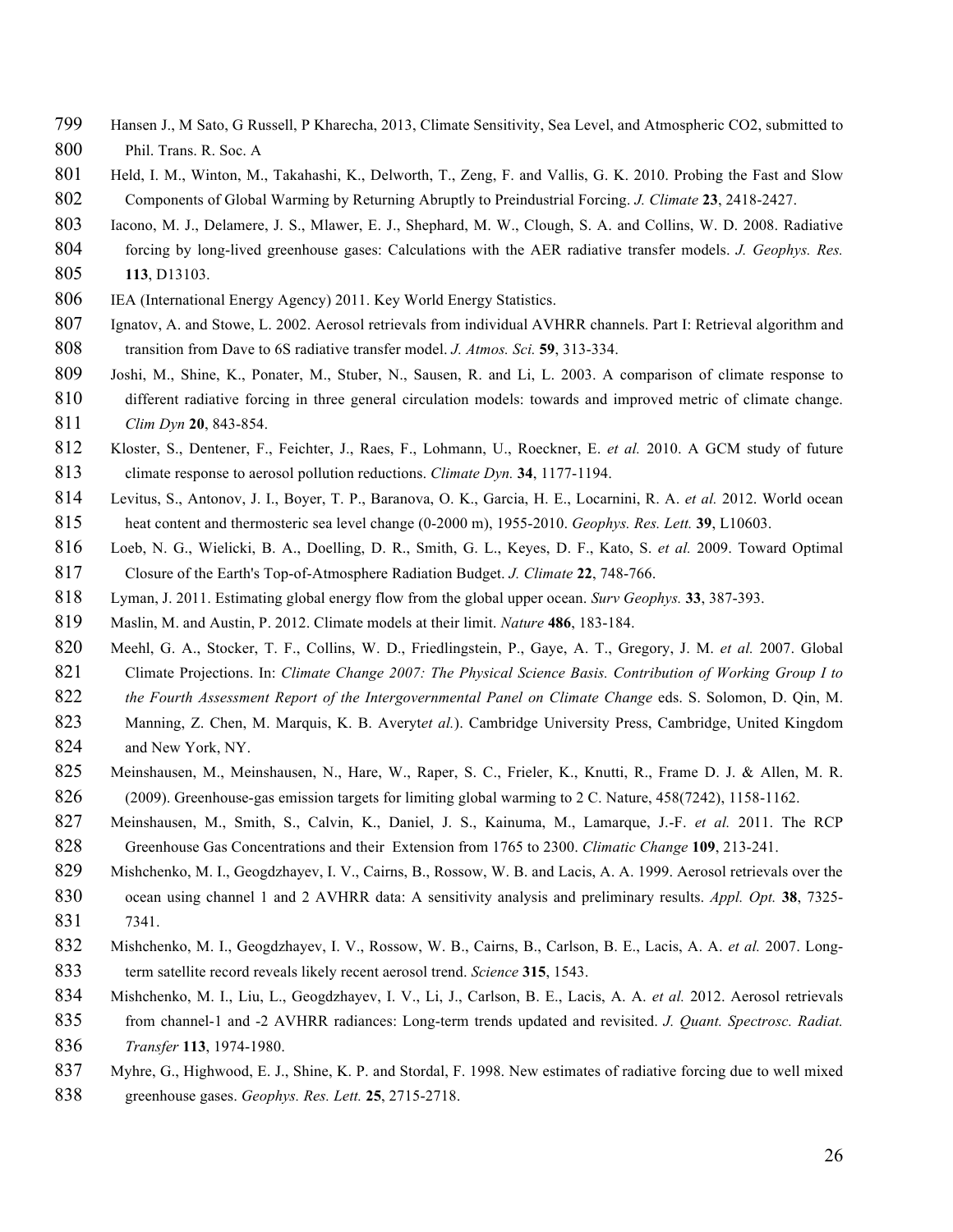- Oreopoulos, L., Mlawer, E. J., Delamere, J. S., Shippert, T., Cole, J., Fomin, B. *et al.* 2012. The Continual Intercomparison of Radiation Codes: Results from Phase I. *J. Geophys. Res.* **117**, D06118.
- 841 Padilla, L., Vallis, G. and CW, R. 2011. Probabilistic estimates of transient climate sensitivity subject uncertainty in forcing and natural variability. *J Clim* **24**, 5521-5537.
- Palmer, M., Antonov, J., Barker, P., Bindoff, N., Boyer, T., Carson, M. *et al.* 2010. Future observations for 844 monitoring global ocean heat content. In: Proceedings of the Proceedings of the "OceanObs' 09: Sustained Ocean
- Observations and Information for Society" Conference (Vol. 2), Venice, Italy, 21-25 September 2009, 2010,
- https://abstracts.congrex.com/scripts/jmevent/abstracts/FCXNL-09A02a-1661562-1-cwp2a14.pdf.
- Ramanathan, V. and Carmichael, G. 2008. Global and regional climate changes due to black carbon. *Nature Geoscience* **1**, 221-227.
- Randall, D. A., Wood, R. A., Bony, S., Colman, R., Fichefet, T., Fyfe, J. *et al.* 2007. Cilmate Models and Their Evaluation. In: *Climate Change 2007: The Physical Science Basis. Contribution of Working Group I to the Fourth*
- *Assessment Report of the Intergovernmental Panel on Climate Change* eds. S. Solomon, D. Qin, M. Manning, Z.
- Chen, M. Marquis, K. B. Averyt*et al.*). Cambridge University Press, Cambridge, United Kingdom and New York,
- NY.
- Remer, L., Kleidman, R., Levy, R., Kaufman, Y., Tanre, D., Mattoo, S. *et al.* 2008. Global aerosol climatology from the MODIS satellite sensors. *J. Geophys. Res.* **113**, D14S07.
- Rohde R., Muller R. A., Jacobsen R., Muller E., Perlmutter S., Rosenfeld A., Wurtele J., Groom D. and Charlotte Wickham C. (2013). A New Estimate of the Average Earth Surface Land Temperature Spanning 1753 to 2011. Geoinfor Geostat: An Overview, 1:1. http://www.scitechnol.com/2327-4581/2327-4581-1-101.pdf
- Rohling, E.J., A. Sluijs, H.A. Dijkstra, P. Köhler, R.S.W. van de Wal, A.S. von der Heydt, D.J. Beerling, A. Berger, P.K. Bijl, M. Crucifix, R. DeConto, S.S. Drijfhout, A. Fedorov, G.L. Foster, A. Ganopolski, J. Hansen, B.
- Hönisch, H. Hooghiemstra, M. Huber, P. Huybers, R. Knutti, D.W. Lea, L.J. Lourens, D. Lunt, V. Masson-
- Demotte, M. Medina-Elizalde, B. Otto-Bliesner, M. Pagani, H. Pälike, H. Renssen, D.L. Royer, M. Siddall, P.
- Valdes, J.C. Zachos, and R.E. Zeebe, 2012: Making sense of palaeoclimate sensitivity. Nature, 491, 683-691, doi:10.1038/nature11574.
- Roe, G. H. and Baker, M. B. 2007. Why is climate sensitivity so unpredictable? *Science* **318**, 629-632.
- Sanderson, B., Piani, C., Ingram, W., Stone, D. & Allen, M. R. Towards constraining climate sensitivity by linear analysis of feedback patterns in thousands of perturbed-physics gcm simulations. *Clim. Dyn.* **30**, 175-190 (2008).
- Sato, M., Hansen, J. E., McCormick, M. P. and Pollack, J. B. 1993. Stratospheric aerosol optical depth, 1850-1990. *J. Geophys. Res.* **98**, 22987-22994.
- 870 Schlesinger, M. E. 1988. Quantitative analysis of feedbacks in climate model simulations of CO2 induced warming.
- In: *Physically Based Modelling and Simulation of Climate and Climate Change, NATO ASI Series C, vol 243* (ed. M. E. Schlesinger). Kluwer Academic, Dordrecht, Netherlands.
- Schwartz, S. E. 2012. Determination of Earth's transient and equilibrium climate sensitivities from observations over the twentieth century: Strong dependence on assumed forcing. *Surveys in Geophys.* **33**, 745-777, doi:710.1007/s10712-10012-19180-10714.
- Skinner, L. 2012. A Long View on Climate Sensitivity. *Science* **337**, 917-919.
- 877 Smith, T. M. and Reynolds, R. W. 2005. A Global Merged Land–Air–Sea Surface Temperature Reconstruction
- Based on Historical Observations (1880–1997). *J. Climate* **18**, 2021-2036.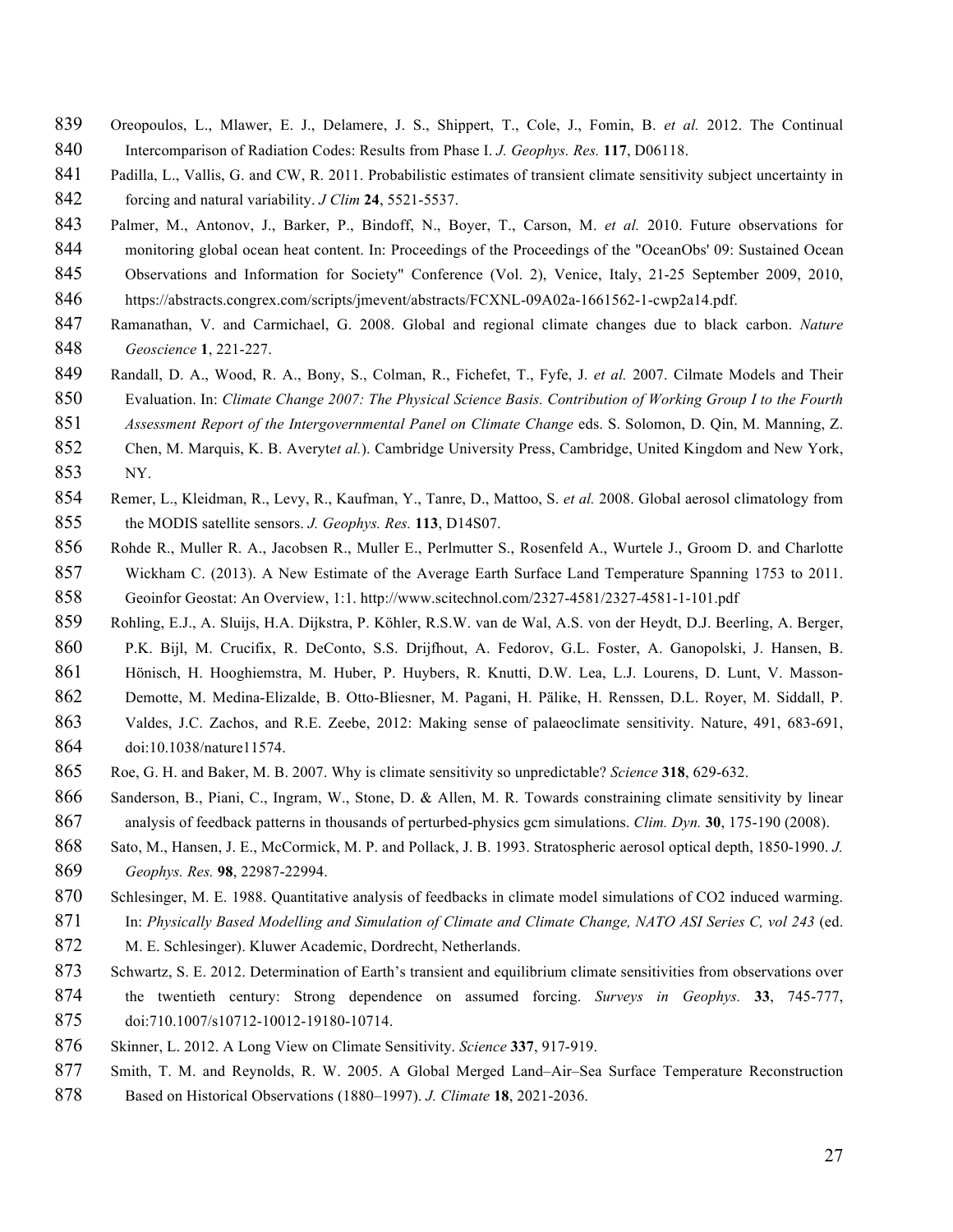- Soden, B. J. and Held, I. M. 2006. An assessment of climate feedbacks in coupled ocean–atmosphere models. *J. Climate* **19**, 3354-3360.
- 881 Solomon, S., Daniel, J. S., Neely III, R. R., Vernier, J. P., Dutton, E. G. and Thomason, L. W. 2011. The Persistently Variable 'Background' Stratospheric Aerosol Layer and Global Climate Change. *Science* **333**, 866-869.
- Solomon, S., Qin, D., Manning, M., Chen, Z., Marquis, M., Averyt, K. B. *et al.* 2007. *Climate Change 2007: The Physical Science Basis. Contribution of Working Group I to the Fourth Assessment Report of the*
- *Intergovernmental Panel on Climate Change*. Cambridge, United Kingdom and New York, NY, Cambridge
- 886 University Press.
- Stevens, B. and Schwartz, S. E. 2012. Observing and modeling Earth's energy flows. *Surveys in Geophys.* **33**, 779- 816, doi:710.1007/s10712-10012-19184-10710.
- Thorne, P., Lanzante, J., Peterson, T., Seidel, D. and Shine, K. 2010. Tropospheric temperature trends: History of an ongoing controversy. *Wiley Interdiscip. Rev.: Clim. Change* **2**, 66-88.
- Turner, D. D., Tobin, D. C., Clough, S. A., Brown, P. D., Ellingson, R. G., Mlawer, E. J. *et al.* 2004. The QME AERI LBLRTM: A Closure Experiment for Downwelling High Spectral Resolution Infrared Radiance. *J. Atmos. Sci.* **61**, 2657-2675.
- Wagener, R., Nemesure, S. and Schwartz, S. E. 1997. Aerosol optical depth over oceans: High space and time resolution retrieval and error budget from satellite radiometry. *J. Atmos. Oceanic Technol.* **14**, 577-590.
- Webb, M. J., Senior, C. A., Sexton, D. M. H., Ingram, W. J., Williams, K. D., Ringer, M. A. *et al.* 2006. On the contribution of local feedback mechanisms to the range of climate sensitivity in two GCM ensembles. *Clim. Dyn.* **27**, 17-38.
- Zhang, J. and Reid, J. S. 2010. A decadal regional and global trend analysis of the aerosol optical depth using a data-assimilation grade over-water MODIS and Level 2 MISR aerosol products. *Atmos. Chem. Phys.* **10**, 1-8.
- Zhang, Q., Jimenez, J. L., Canagaratna, M. R., Allan, J. D., Coe, H., Ulbrich, I. *et al.* 2007. Ubiquity and dominance
- of oxygenated species in organic aerosols in anthropogenically-influenced Northern Hemisphere midlatitudes.
- *Geophys. Res. Lett.* **34**, L13801.
-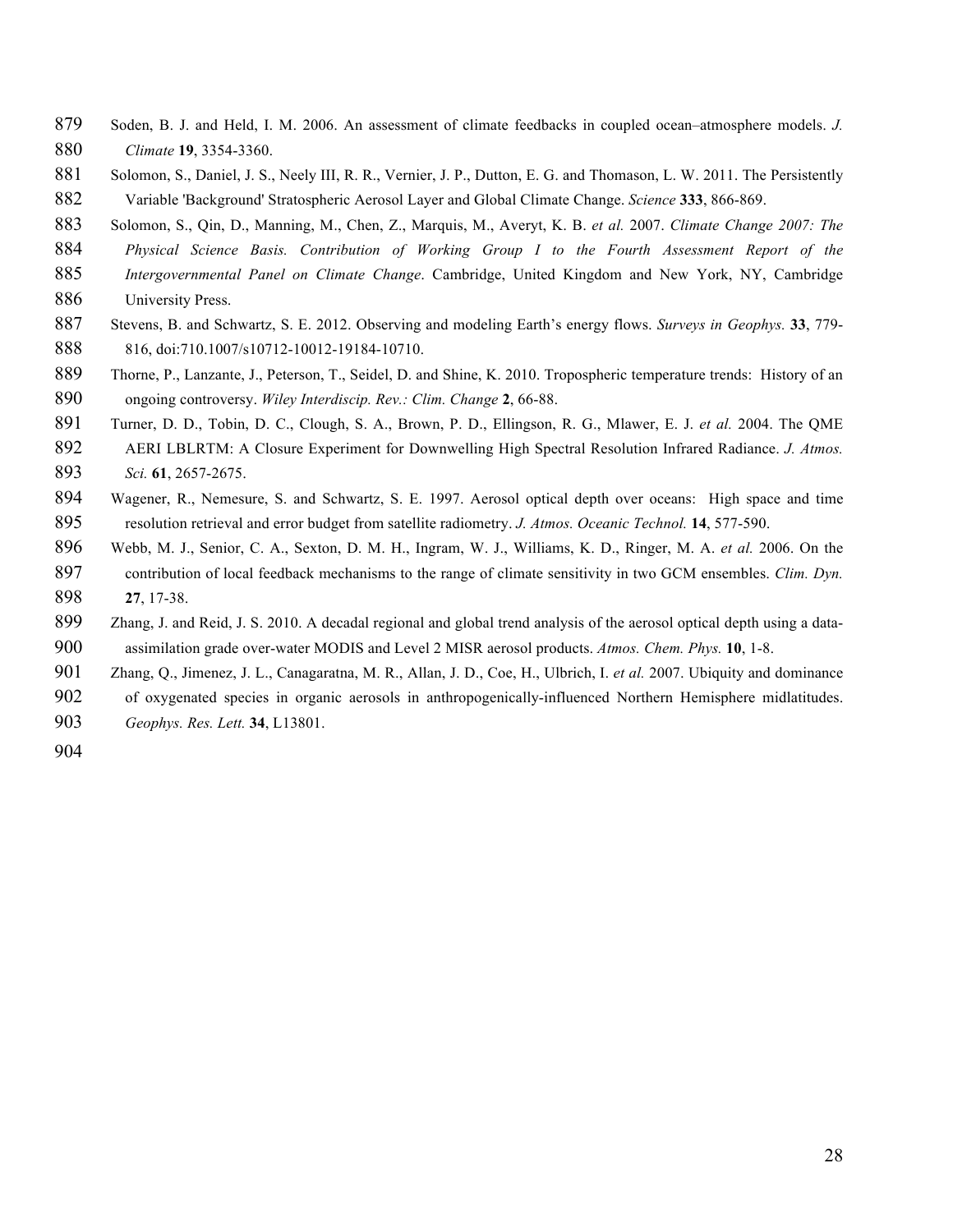### Figure legends

| 906 | <b>Figure</b>                                                                                   |                | <b>GHG</b> | forcing        | as | presented                                                | bv    | the | Goddard | Institute |                 | for     |
|-----|-------------------------------------------------------------------------------------------------|----------------|------------|----------------|----|----------------------------------------------------------|-------|-----|---------|-----------|-----------------|---------|
| 907 | Space                                                                                           | <b>Studies</b> |            | (GISS:         |    | http://data.giss.nasa.gov/modelforce/RadF.txt),          |       |     |         | National  |                 | Oceanic |
| 908 | and                                                                                             | Atmospheric    |            | Administration |    | (NOAA; http://www.esrl.noaa.gov/gmd/aggi/AGGI Table.csv) |       |     |         |           | and             | the     |
| 909 | Representative                                                                                  |                |            | Concentration  |    | Pathways                                                 | group |     | (RCP)   |           | http://www.pik- |         |
| 910 | potsdam.de/~mmalte/rcps/data/20THCENTURY MIDYEAR RADFORCING.xls). All forcings are set equal at |                |            |                |    |                                                          |       |     |         |           |                 |         |
| 911 | 1982 to permit comparison.                                                                      |                |            |                |    |                                                          |       |     |         |           |                 |         |

**Figure 2**. Correlation of global temperature and GHG forcing. Temperature anomaly data are HadCrut3 (Brohan et

al., 2006, as extended at http://www.cru.uea.ac.uk/cru/data/temperature/). Forcing (blend of RCP and NOAA as

discussed in text) is relative to preindustrial. Ratio of scales of two vertical axes was set by slope of graph of Δ*T*s vs.

forcing.

 **Figure 3**. Forcing by LLGHGs and non LLGHG forcing over the time period 1970-2010 as given by the GISS and blended RCP-NOAA data sets.

**Figure 4**. Graph of temperature anomaly vs. forcing by LLGHGs for the years 1970-2010 (indicated by color).

Forcing is average of GISS and blended RCP-NOAA, relative to 1970, Figure 3. Slope  $S_{\text{tr}} = 0.39 \pm 0.03 \text{ K/(W m}^{-2})$ ,

920 where the 1- $\sigma$  uncertainty is based only on the uncertainty in the fit; forcing is relative to 1970; temperature anomaly

921 HadCrut3 is relative to base period (1961-1990). Correlation coefficient  $r^2 = 0.80$ .

**Figure 5**. Heat content of the world ocean to depth of 2000 m. Slope  $(0.48 \pm 0.02 \times 10^{22} \text{ J yr}^{-1})$  of linear fit (blue) to 923 data for years 1970 - 2008, indicated by arrows, corresponds to heating rate relative to the area of the planet  $N = 0.30$  $924 \pm 0.01 \text{ W m}^{-2}$ . Data from Levitus et al. (2012).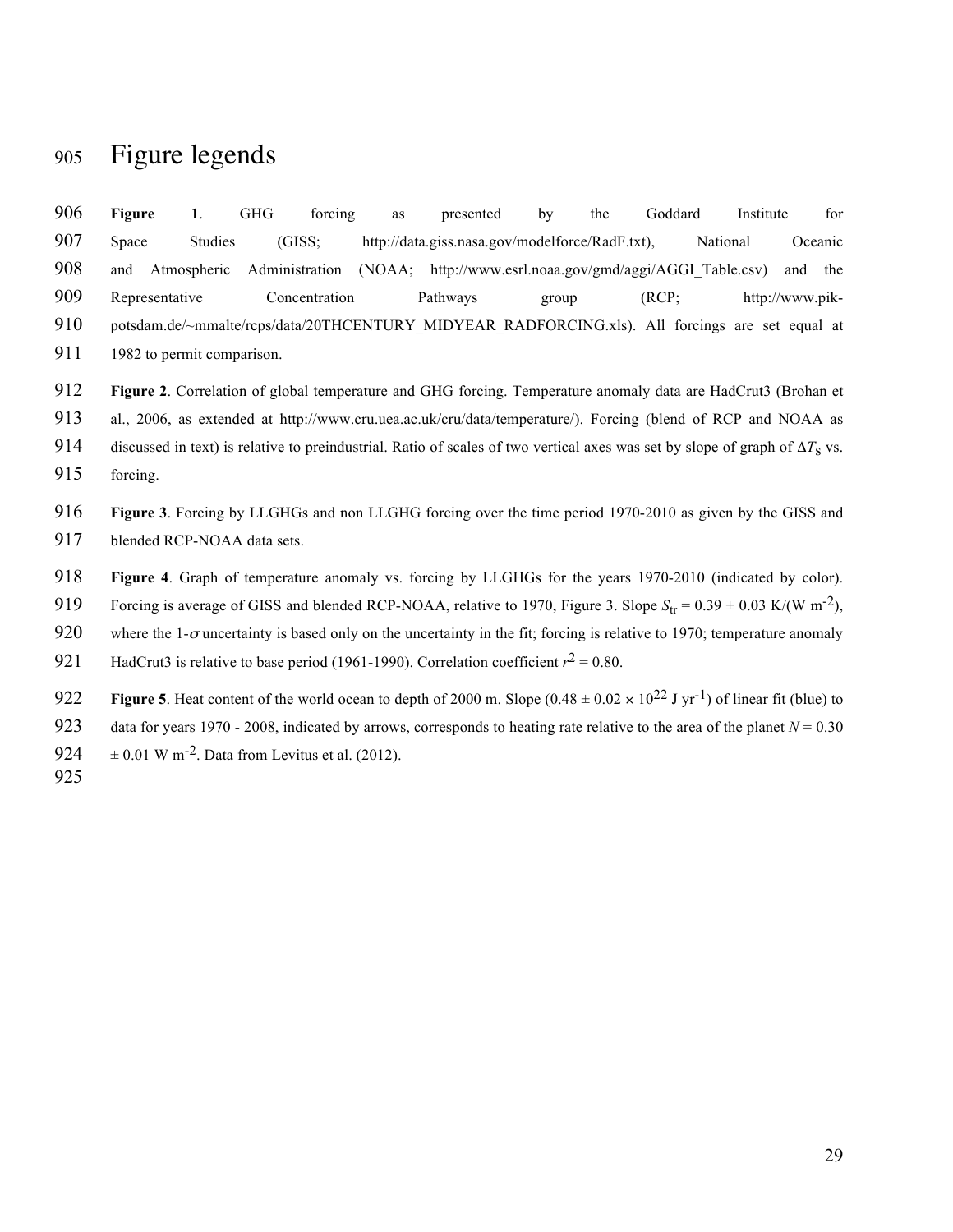

926

927 **Figure 1**. GHG forcing as presented by the Goddard Institute for 928 Space Studies (GISS; http://data.giss.nasa.gov/modelforce/RadF.txt), National Oceanic 929 and Atmospheric Administration (NOAA; http://www.esrl.noaa.gov/gmd/aggi/AGGI\_Table.csv) and the 930 Representative Concentration Pathways group (RCP; http://www.pik-931 potsdam.de/~mmalte/rcps/data/20THCENTURY\_MIDYEAR\_RADFORCING.xls). All forcings are set equal at 932 1982 to permit comparison.

- 933
- 934





936 **Figure 2**. Correlation of global temperature and GHG forcing. Temperature anomaly data are HadCrut3 (Brohan et 937 al., 2006, as extended at http://www.cru.uea.ac.uk/cru/data/temperature/). Forcing (blend of RCP and NOAA as 938 discussed in text) is relative to preindustrial. Ratio of scales of two vertical axes was set by slope of graph of Δ*T*s vs. 939 forcing.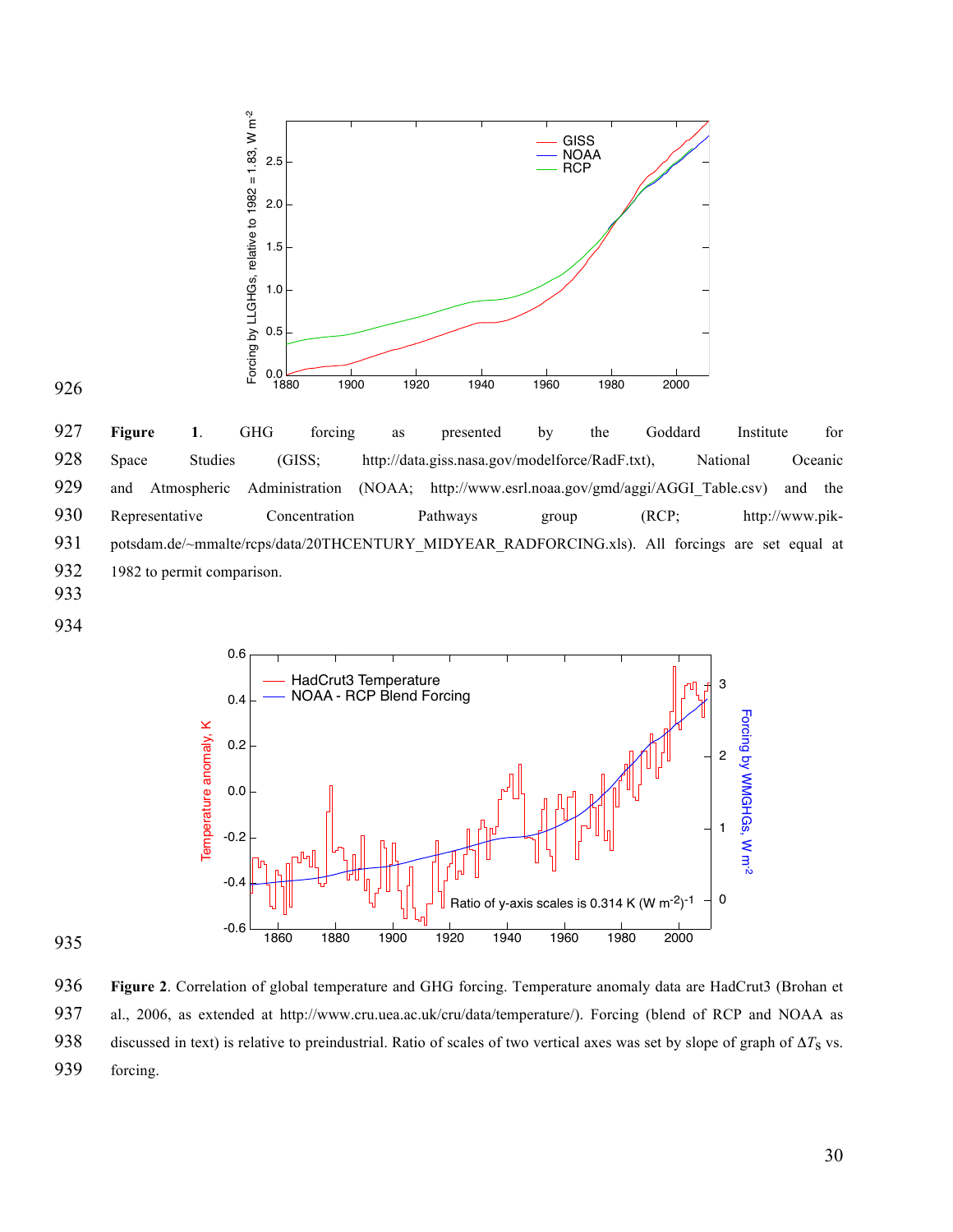

940

941 **Figure 3**. Forcing by LLGHGs and non LLGHG forcing over the time period 1970-2010 as given by the GISS and

942 blended RCP-NOAA data sets.

943

944



945

946 **Figure 4**. Graph of temperature anomaly vs. forcing by LLGHGs for the years 1970-2010 (indicated by color). 947 Forcing is average of GISS and blended RCP-NOAA, relative to 1970, Figure 3. Slope  $S_{tr} = 0.39 \pm 0.03$  K/(W m<sup>-2</sup>), 948 where the 1- $\sigma$  uncertainty is based only on the uncertainty in the fit; forcing is relative to 1970; temperature anomaly

949 HadCrut3 is relative to base period (1961-1990). Correlation coefficient  $r^2 = 0.80$ .

950